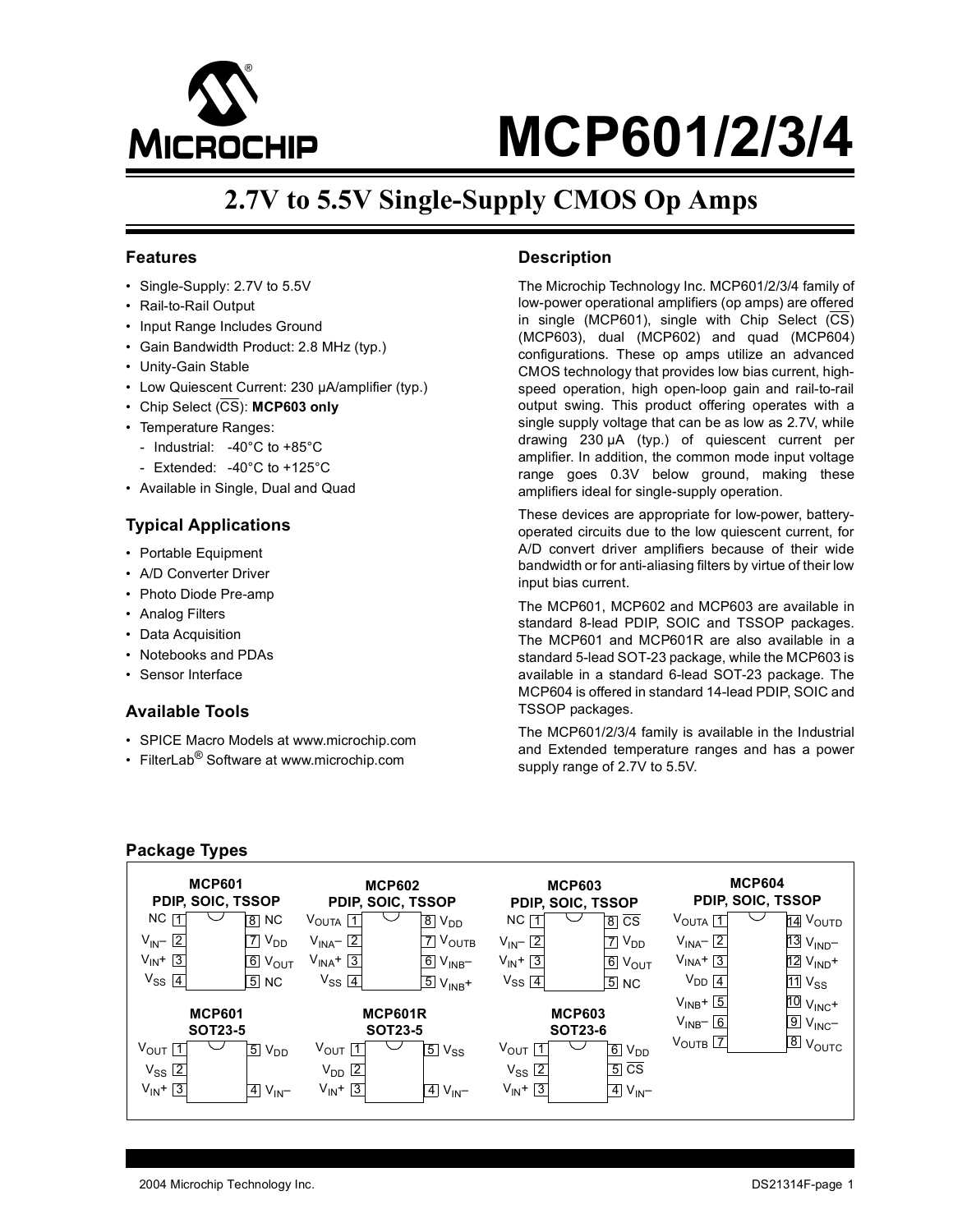## **1.0 ELECTRICAL CHARACTERISTICS**

#### **Absolute Maximum Ratings †**

| All inputs and outputs $V_{SS}$ - 0.3V to $V_{DD}$ + 0.3V |  |
|-----------------------------------------------------------|--|
|                                                           |  |
|                                                           |  |
|                                                           |  |
|                                                           |  |
|                                                           |  |
|                                                           |  |
| ESD protection on all pins (HBM; MM) $\geq$ 3 kV; 200V    |  |

**† Notice**: Stresses above those listed under "Maximum Ratings" may cause permanent damage to the device. This is a stress rating only and functional operation of the device at those or any other conditions above those indicated in the operational listings of this specification is not implied. Exposure to maximum rating conditions for extended periods may affect device reliability.

## **PIN FUNCTION TABLE**

| Name                                                           | <b>Function</b>              |
|----------------------------------------------------------------|------------------------------|
| $V_{IN}$ +, $V_{INA}$ +, $V_{INB}$ +, $V_{INC}$ +, $V_{IND}$ + | Non-inverting Inputs         |
| $V_{IN}$ , $V_{INA}$ , $V_{INB}$ , $V_{INC}$ , $V_{IND}$       | Inverting Inputs             |
| $V_{DD}$                                                       | Positive Power Supply        |
| $V_{SS}$                                                       | <b>Negative Power Supply</b> |
| VOUT, VOUTA, VOUTB, VOUTC,                                     | Outputs                      |
| VOUTD                                                          |                              |
| $\overline{\text{cs}}$                                         | <b>Chip Select</b>           |
| <b>NC</b>                                                      | No Internal Connection       |

| <b>DC CHARACTERISTICS</b> |  |
|---------------------------|--|
|---------------------------|--|

**Electrical Specifications:** Unless otherwise specified,  $T_A = +25^\circ C$ ,  $V_{DD} = +2.7V$  to +5.5V,  $V_{SS} = GND$ ,  $V_{CM} = V_{DD}/2$ ,  $V_{\text{OUT}} \approx V_{\text{DD}}/2$  and R<sub>L</sub> = 100 kΩ to V<sub>DD</sub>/2.

| ∪∪ 1<br>◡<br>— ∟<br><b>Parameters</b> | ◡<br>Sym                   | Min            | Typ                      | Max                      | <b>Units</b>  | <b>Conditions</b>                                                                                                         |
|---------------------------------------|----------------------------|----------------|--------------------------|--------------------------|---------------|---------------------------------------------------------------------------------------------------------------------------|
| <b>Input Offset</b>                   |                            |                |                          |                          |               |                                                                                                                           |
| Input Offset Voltage                  | $V_{OS}$                   | $-2$           | ±0.7                     | $+2$                     | mV            |                                                                                                                           |
| Industrial Temperature                | $V_{OS}$                   | $-3$           | ±1                       | $+3$                     | mV            | $T_A$ = -40°C to +85°C (Note 1)                                                                                           |
| <b>Extended Temperature</b>           | $V_{OS}$                   | $-4.5$         | ±1                       | $+4.5$                   | mV            | $T_A$ = -40°C to +125°C (Note 1)                                                                                          |
| Input Offset Temperature Drift        | $\Delta V_{OS}/\Delta T_A$ |                | ±2.5                     |                          |               | $\mu$ V/°C   T <sub>A</sub> = -40°C to +125°C                                                                             |
| Power Supply Rejection                | <b>PSRR</b>                | 80             | 88                       | $\overline{\phantom{0}}$ | dB            | $V_{DD}$ = 2.7V to 5.5V                                                                                                   |
| <b>Input Current and Impedance</b>    |                            |                |                          |                          |               |                                                                                                                           |
| Input Bias Current                    | lB                         |                | 1                        |                          | pA            |                                                                                                                           |
| Industrial Temperature                | l <sub>B</sub>             |                | 20                       | 60                       | pA            | $T_A$ = +85°C (Note 1)                                                                                                    |
| <b>Extended Temperature</b>           | l <sub>B</sub>             |                | 450                      | 5000                     | pA            | $T_A$ = +125°C (Note 1)                                                                                                   |
| Input Offset Current                  | l <sub>OS</sub>            |                | ±1                       | —                        | pA            |                                                                                                                           |
| Common Mode Input Impedance           | $Z_{CM}$                   |                | $10^{13}$   6            |                          | $\Omega$   pF |                                                                                                                           |
| Differential Input Impedance          | $Z_{\text{DIFF}}$          |                | $\overline{10}^{13}$   3 | $\overline{\phantom{0}}$ | $\Omega$   pF |                                                                                                                           |
| <b>Common Mode</b>                    |                            |                |                          |                          |               |                                                                                                                           |
| Common Mode Input Range               | $V_{CMR}$                  | $V_{SS} - 0.3$ |                          | $V_{DD} - 1.2$           | $\vee$        |                                                                                                                           |
| Common Mode Rejection Ratio           | <b>CMRR</b>                | 75             | 90                       |                          | dB            | $V_{DD}$ = 5.0V, $V_{CM}$ = -0.3V to 3.8V                                                                                 |
| Open-loop Gain                        |                            |                |                          |                          |               |                                                                                                                           |
| DC Open-loop Gain (large signal)      | $A_{OL}$                   | 100            | 115                      |                          | dB            | $R_1 = 25 k\Omega$ to $V_{DD}/2$ ,                                                                                        |
|                                       |                            |                |                          |                          |               | $V_{OUT}$ = 100 mV to $V_{DD}$ – 100 mV                                                                                   |
|                                       | $\mathsf{A}_{\mathsf{OL}}$ | 95             | 110                      |                          | dB            | $R_1 = 5 k\Omega$ to $V_{DD}/2$ ,                                                                                         |
|                                       |                            |                |                          |                          |               | $V_{OUT}$ = 100 mV to $V_{DD}$ – 100 mV                                                                                   |
| Output                                |                            |                |                          |                          |               |                                                                                                                           |
| Maximum Output Voltage Swing          | $V_{OL}$ , $V_{OH}$        | $V_{SS}$ + 15  | $\qquad \qquad -$        | $V_{DD} - 20$            | mV            | $R_L$ = 25 k $\Omega$ to V <sub>DD</sub> /2, Output overdrive = 0.5V                                                      |
|                                       | $V_{OL}$ , $V_{OH}$        | $V_{SS}$ + 45  |                          | $V_{DD}$ – 60            | mV            | $R_1 = 5 k\Omega$ to $V_{DD}/2$ , Output overdrive = 0.5V                                                                 |
| Linear Output Voltage Swing           | $V_{OUT}$                  | $V_{SS}$ + 100 |                          | $V_{DD} - 100$           | mV            | $R_L$ = 25 kΩ to V <sub>DD</sub> /2, A <sub>OL</sub> ≥ 100 dB                                                             |
|                                       | $V_{\text{OUT}}$           | $V_{SS}$ + 100 |                          | $V_{DD} - 100$           | mV            | $R_1 = 5 k\Omega$ to $V_{DD}/2$ , $A_{OL} \ge 95 dB$                                                                      |
| <b>Output Short Circuit Current</b>   | $I_{SC}$                   |                | ±22                      |                          | mA            | $V_{DD} = 5.5V$                                                                                                           |
|                                       | $I_{SC}$                   |                | ±12                      |                          | mA            | $V_{DD} = 2.7V$                                                                                                           |
| <b>Power Supply</b>                   |                            |                |                          |                          |               |                                                                                                                           |
| Supply Voltage                        | $V_{D\underline{D}}$       | 2.7            |                          | 5.5                      | $\vee$        |                                                                                                                           |
| Quiescent Current per Amplifier       | l <sub>Q</sub>             |                | 230                      | 325                      | μA            | $I_{O} = 0$                                                                                                               |
|                                       |                            |                |                          |                          |               | Note 1: These specifications are not tested in either the SOT-23 or TSSOP packages with date codes older than YYWW = 0408 |

<span id="page-1-0"></span>ations are not tested in either the SOT-23 or TSSOP packages with date codes older than YYWW In these cases, the minimum and maximum values are by design and characterization only.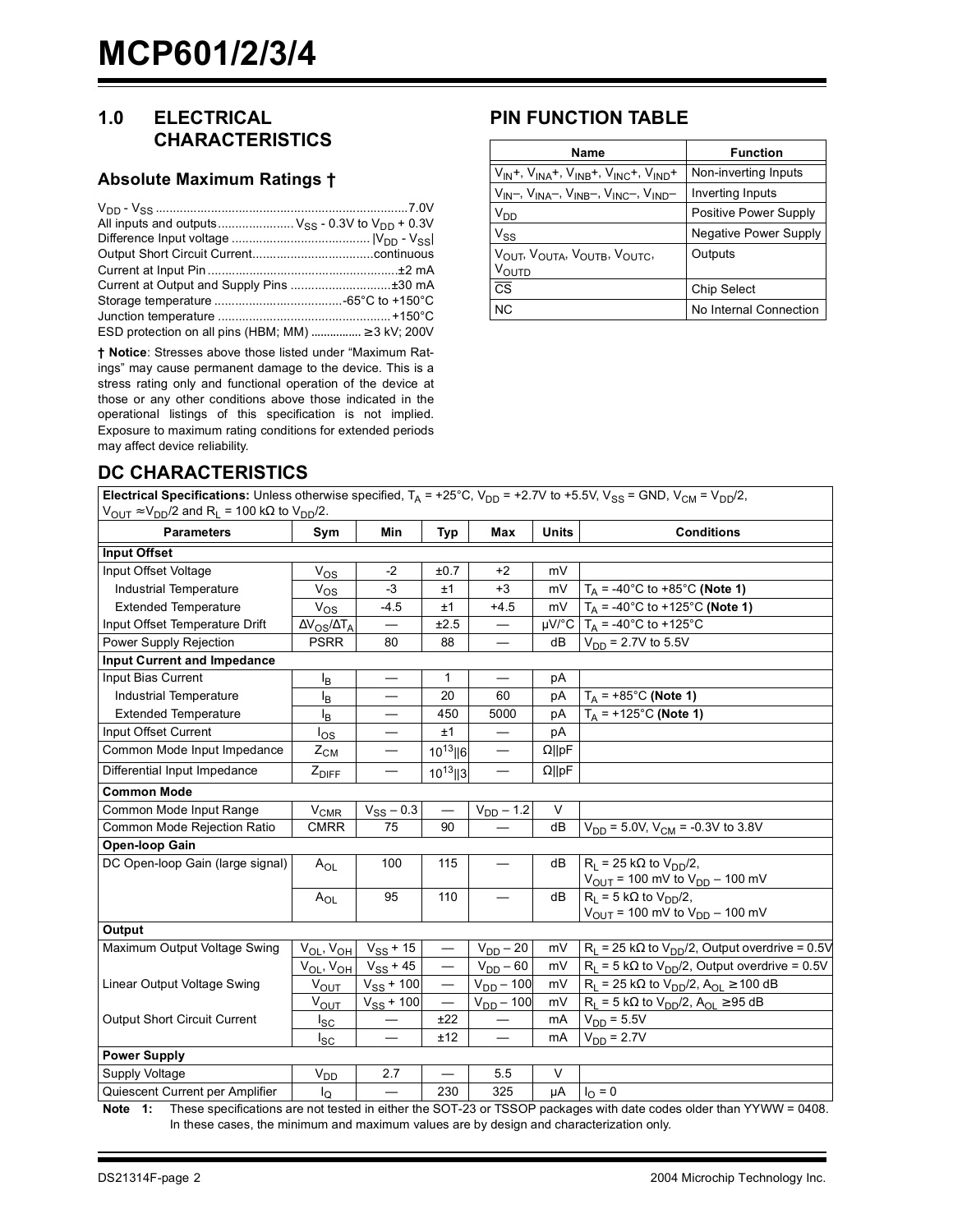## **AC CHARACTERISTICS**

| Electrical Specifications: Unless otherwise indicated, $T_A = +25^{\circ}C$ , $V_{DD} = +2.7V$ to +5.5V, $V_{SS} = GND$ , $V_{CM} = V_{DD}/2$ ,<br>$V_{\text{OUT}} \approx V_{\text{DD}}/2$ , R <sub>L</sub> = 100 kΩ to $V_{\text{DD}}/2$ and C <sub>L</sub> = 50 pF. |                                  |     |     |     |                      |                           |  |  |  |
|------------------------------------------------------------------------------------------------------------------------------------------------------------------------------------------------------------------------------------------------------------------------|----------------------------------|-----|-----|-----|----------------------|---------------------------|--|--|--|
| <b>Parameters</b>                                                                                                                                                                                                                                                      | Sym                              | Min | Typ | Max | <b>Units</b>         | <b>Conditions</b>         |  |  |  |
| <b>Frequency Response</b>                                                                                                                                                                                                                                              |                                  |     |     |     |                      |                           |  |  |  |
| <b>Gain Bandwidth Product</b>                                                                                                                                                                                                                                          | <b>GBWP</b>                      |     | 2.8 |     | <b>MHz</b>           |                           |  |  |  |
| Phase Margin                                                                                                                                                                                                                                                           | <b>PM</b>                        |     | 50  |     | $\circ$              | $G = +1$ V/V              |  |  |  |
| Step Response                                                                                                                                                                                                                                                          |                                  |     |     |     |                      |                           |  |  |  |
| Slew Rate                                                                                                                                                                                                                                                              | <b>SR</b>                        |     | 2.3 |     | $V/\mu s$            | $G = +1$ V/V              |  |  |  |
| Settling Time (0.01%)                                                                                                                                                                                                                                                  | $\mathfrak{r}_{\mathsf{settle}}$ |     | 4.5 |     | μs                   | $G = +1$ V/V, 3.8V step   |  |  |  |
| <b>Noise</b>                                                                                                                                                                                                                                                           |                                  |     |     |     |                      |                           |  |  |  |
| Input Noise Voltage                                                                                                                                                                                                                                                    | $E_{ni}$                         |     | 7   |     | $\mu V_{\text{P-P}}$ | $f = 0.1$ Hz to 10 Hz     |  |  |  |
| Input Noise Voltage Density                                                                                                                                                                                                                                            | $e_{ni}$                         |     | 29  |     | $nV/\sqrt{Hz}$       | $f = 1$ kHz               |  |  |  |
|                                                                                                                                                                                                                                                                        | $e_{ni}$                         |     | 21  |     | $nV/\sqrt{Hz}$       | $f = 10$ kHz              |  |  |  |
| Input Noise Current Density                                                                                                                                                                                                                                            | ı <sub>ni</sub>                  |     | 0.6 |     |                      | $fA/\sqrt{Hz}$ If = 1 kHz |  |  |  |

## **MCP603 CHIP SELECT CHARACTERISTICS**

**Electrical Specifications:** Unless otherwise indicated,  $T_A = +25^{\circ}C$ ,  $V_{DD} = +2.7V$  to +5.5V,  $V_{SS} = GND$ ,  $V_{CM} = V_{DD}/2$ ,  $V_{\text{OUT}} \approx V_{\text{DD}}/2$ , R<sub>L</sub> = 100 kΩ to  $V_{\text{DD}}/2$  and C<sub>L</sub> = 50 pF.

| <b>Parameters</b>                               | Sym                 | Min                 | Typ    | Max             | <b>Units</b> | <b>Conditions</b>                                      |
|-------------------------------------------------|---------------------|---------------------|--------|-----------------|--------------|--------------------------------------------------------|
| <b>DC Characteristics</b>                       |                     |                     |        |                 |              |                                                        |
| CS Logic Threshold, Low                         | $V_{IL}$            | $V_{SS}$            |        | $0.2 V_{DD}$    | V            |                                                        |
| CS Input Current, Low                           | $I_{CSL}$           | $-1.0$              |        |                 | μA           | $\overline{\text{CS}}$ = 0.2V <sub>DD</sub>            |
| CS Logic Threshold, High                        | $V_{\text{IH}}$     | 0.8 V <sub>DD</sub> |        | V <sub>DD</sub> | $\vee$       |                                                        |
| CS Input Current, High                          | $I_{\text{CSH}}$    |                     | 0.7    | 2.0             | μA           | $CS = V_{DD}$                                          |
| Shutdown $V_{\scriptscriptstyle\rm CC}$ current | <sup>I</sup> Q SHDN | $-2.0$              | $-0.7$ |                 | μA           | $\overline{CS}$ = $V_{DD}$                             |
| Amplifier Output Leakage in Shutdown            | <sup>I</sup> O SHDN |                     |        |                 | nA           |                                                        |
| CS Threshold Hysteresis                         | <b>HYST</b>         |                     | 0.3    |                 | $\vee$       | Internal switch                                        |
| Timing                                          |                     |                     |        |                 |              |                                                        |
| CS Low to Amplifier Output Turn-on              | $t_{\mathsf{ON}}$   |                     | 3.1    | 10              | μs           | $\overline{CS}$ $\leq$ 0.2V <sub>DD</sub> , G = +1 V/V |
| Time                                            |                     |                     |        |                 |              |                                                        |
| CS High to Amplifier Output High-Z Time         | $t_{\text{OFF}}$    |                     | 100    |                 | ns           | $CS \geq 0.8V_{DD}$ , G = +1 V/V, No load.             |



<span id="page-2-0"></span>*Timing Diagram.*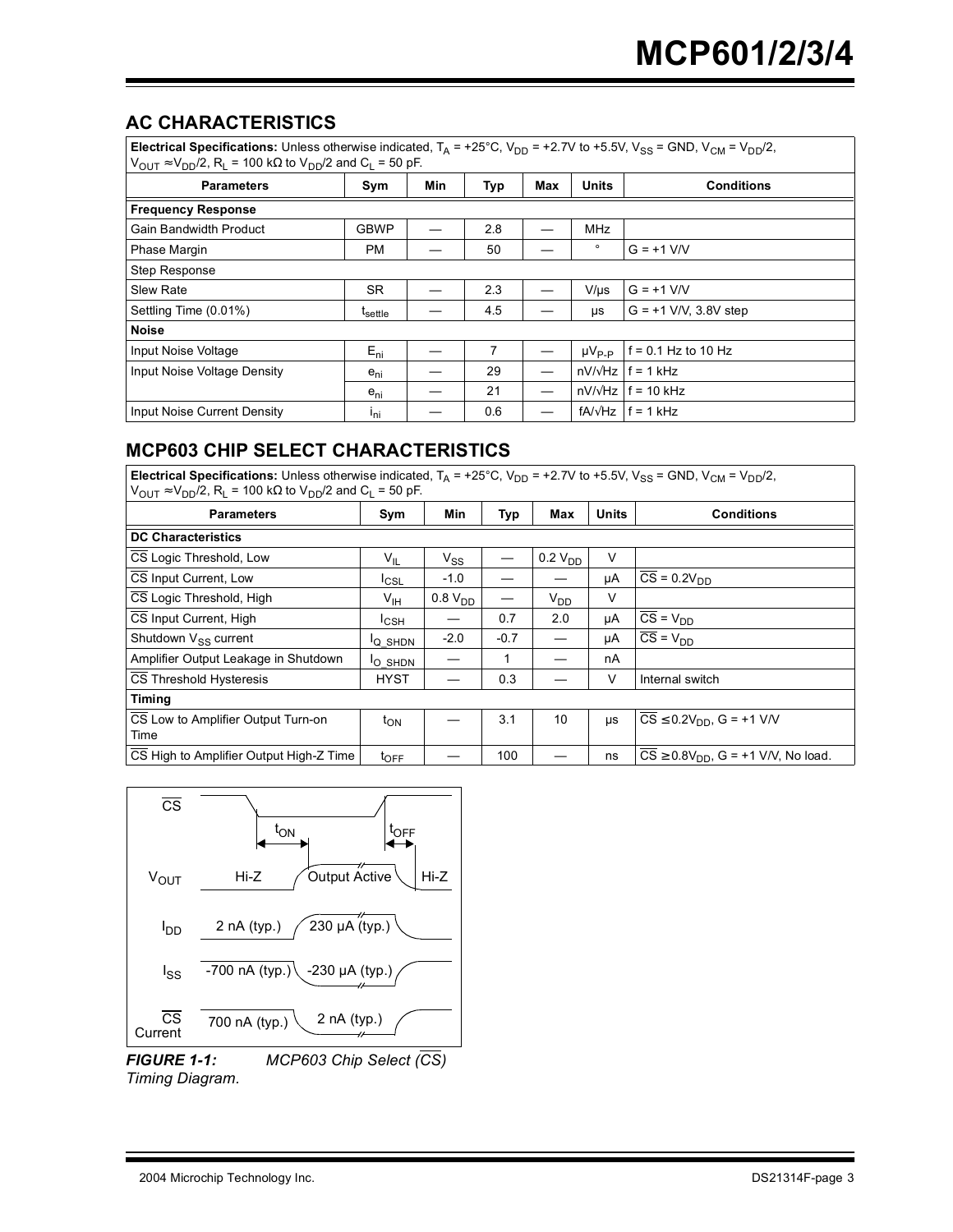## **TEMPERATURE CHARACTERISTICS**

| <b>Electrical Specifications:</b> Unless otherwise indicated, $V_{DD}$ = +2.7V to +5.5V and $V_{SS}$ = GND. |                        |       |            |        |              |                              |  |  |  |  |
|-------------------------------------------------------------------------------------------------------------|------------------------|-------|------------|--------|--------------|------------------------------|--|--|--|--|
| <b>Parameters</b>                                                                                           | Sym                    | Min   | <b>Typ</b> | Max    | <b>Units</b> | <b>Conditions</b>            |  |  |  |  |
| <b>Temperature Ranges</b>                                                                                   |                        |       |            |        |              |                              |  |  |  |  |
| Specified Temperature Range                                                                                 | $T_A$                  | $-40$ |            | $+85$  | °C           | Industrial temperature parts |  |  |  |  |
|                                                                                                             | Т <sub>А</sub>         | $-40$ |            | $+125$ | °C           | Extended temperature parts   |  |  |  |  |
| Operating Temperature Range                                                                                 | Т <sub>А</sub>         | $-40$ |            | $+125$ | $^{\circ}$ C | <b>Note</b>                  |  |  |  |  |
| Storage Temperature Range                                                                                   | T <sub>A</sub>         | $-65$ |            | $+150$ | °C           |                              |  |  |  |  |
| <b>Thermal Package Resistances</b>                                                                          |                        |       |            |        |              |                              |  |  |  |  |
| Thermal Resistance, 5L-SOT23                                                                                | $\theta_{JA}$          |       | 256        |        | °C/W         |                              |  |  |  |  |
| Thermal Resistance, 6L-SOT23                                                                                | $\theta_{JA}$          |       | 230        |        | °C/W         |                              |  |  |  |  |
| Thermal Resistance, 8L-PDIP                                                                                 | $\theta_{JA}$          |       | 85         |        | °C/W         |                              |  |  |  |  |
| Thermal Resistance, 8L-SOIC                                                                                 | $\theta_{JA}$          |       | 163        |        | °C/W         |                              |  |  |  |  |
| Thermal Resistance, 8L-TSSOP                                                                                | $\theta_{JA}$          |       | 124        |        | °C/W         |                              |  |  |  |  |
| Thermal Resistance, 14L-PDIP                                                                                | $\theta_{JA}$          |       | 70         |        | °C/W         |                              |  |  |  |  |
| Thermal Resistance, 14L-SOIC                                                                                | $\theta_{JA}$          |       | 120        |        | °C/W         |                              |  |  |  |  |
| Thermal Resistance, 14L-TSSOP                                                                               | $\theta_{\mathsf{JA}}$ |       | 100        |        | °C/W         |                              |  |  |  |  |

<span id="page-3-0"></span>**Note:** The Industrial temperature parts operate over this extended range, but with reduced performance. The Extended temperature specs do not apply to Industrial temperature parts. In any case, the internal Junction temperature  $(T_J)$  must not exceed the absolute maximum specification of 150 $^{\circ}$ C.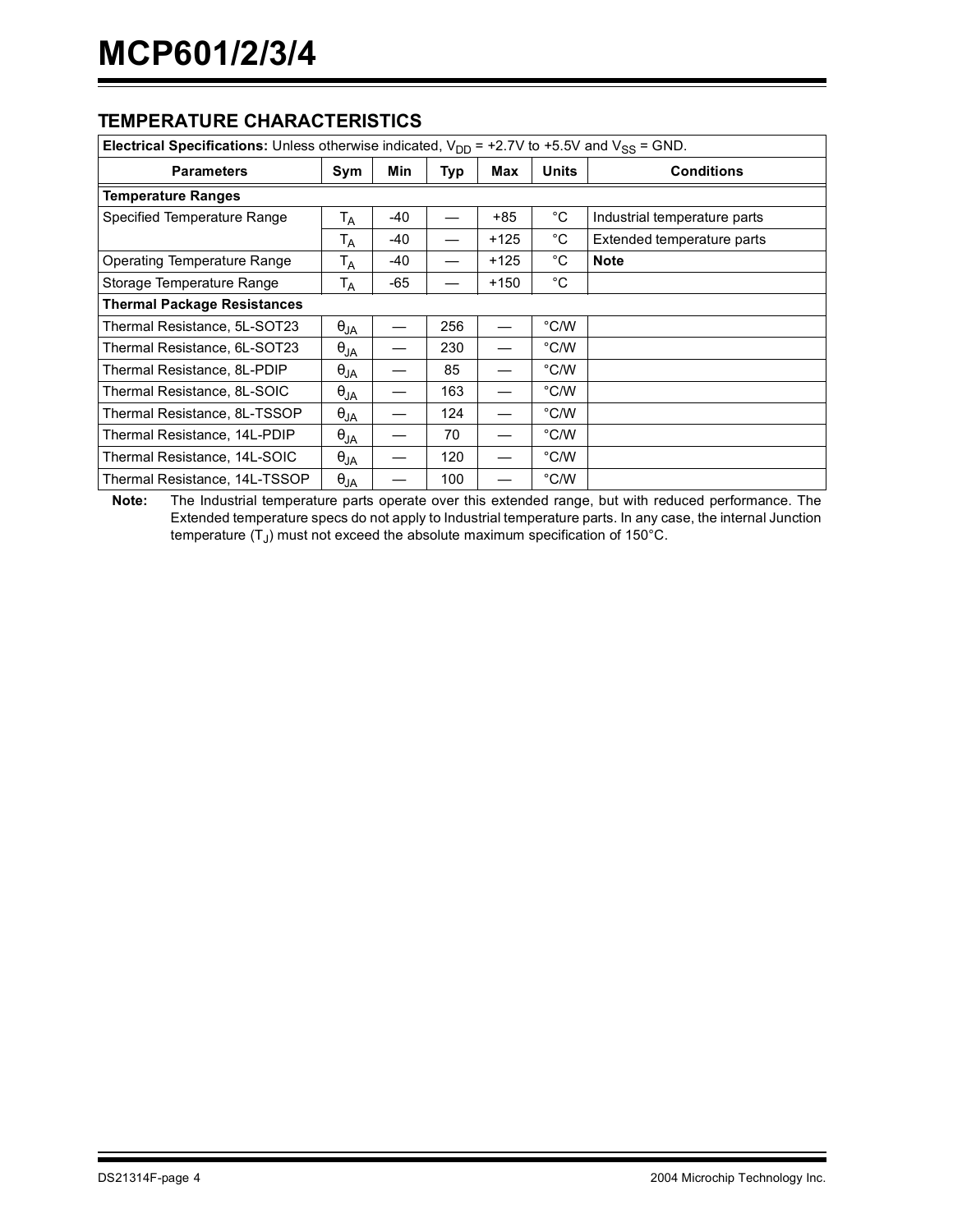## **2.0 TYPICAL PERFORMANCE CURVES**

**Note:** The graphs and tables provided following this note are a statistical summary based on a limited number of samples and are provided for informational purposes only. The performance characteristics listed herein are not tested or guaranteed. In some graphs or tables, the data presented may be outside the specified operating range (e.g., outside specified power supply range) and therefore outside the warranted range.

**Note:** Unless otherwise indicated,  $T_A = +25^{\circ}C$ ,  $V_{DD} = +2.7V$  to  $+5.5V$ ,  $V_{SS} = GND$ ,  $V_{CM} = V_{DD}/2$ ,  $R_L$  = 100 kΩ to V<sub>DD</sub>/2, V<sub>OUT</sub>  $\approx$  V<sub>DD</sub>/2 and C<sub>L</sub> = 50 pF.



*FIGURE 2-1: Open-Loop Gain, Phase vs. Frequency.*







*FIGURE 2-3: Gain Bandwidth Product, Phase Margin vs. Temperature.*



*FIGURE 2-4: Quiescent Current vs. Supply Voltage.*



*FIGURE 2-5: Quiescent Current vs. Temperature.*



*vs. Frequency.*

*FIGURE 2-6: Input Noise Voltage Density*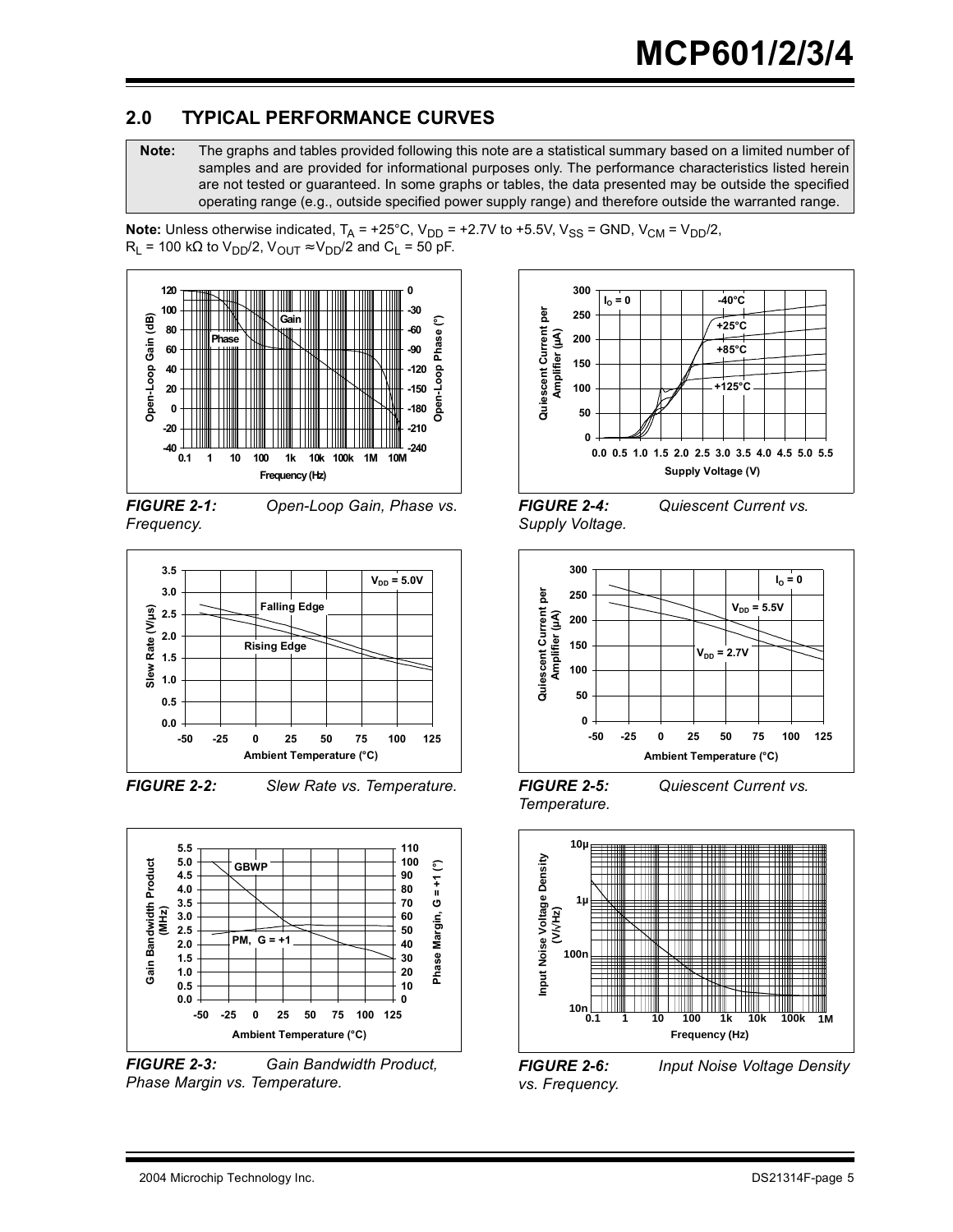**Note:** Unless otherwise indicated,  $T_A = +25^\circ \text{C}$ ,  $V_{DD} = +2.7 \text{V}$  to  $+5.5 \text{V}$ ,  $V_{SS} =$  GND,  $V_{CM} = V_{DD}/2$ ,  $R_L$  = 100 kΩ to V<sub>DD</sub>/2, V<sub>OUT</sub>  $\approx$  V<sub>DD</sub>/2 and C<sub>L</sub> = 50 pF.







*FIGURE 2-8: Input Offset Voltage vs. Temperature.*



*FIGURE 2-9: Input Offset Voltage vs. Common Mode Input Voltage with V<sub>DD</sub> = 2.7V.* 







*FIGURE 2-11: CMRR, PSRR vs. Temperature.*



*FIGURE 2-12: Input Offset Voltage vs. Common Mode Input Voltage with V<sub>DD</sub> = 5.5V.*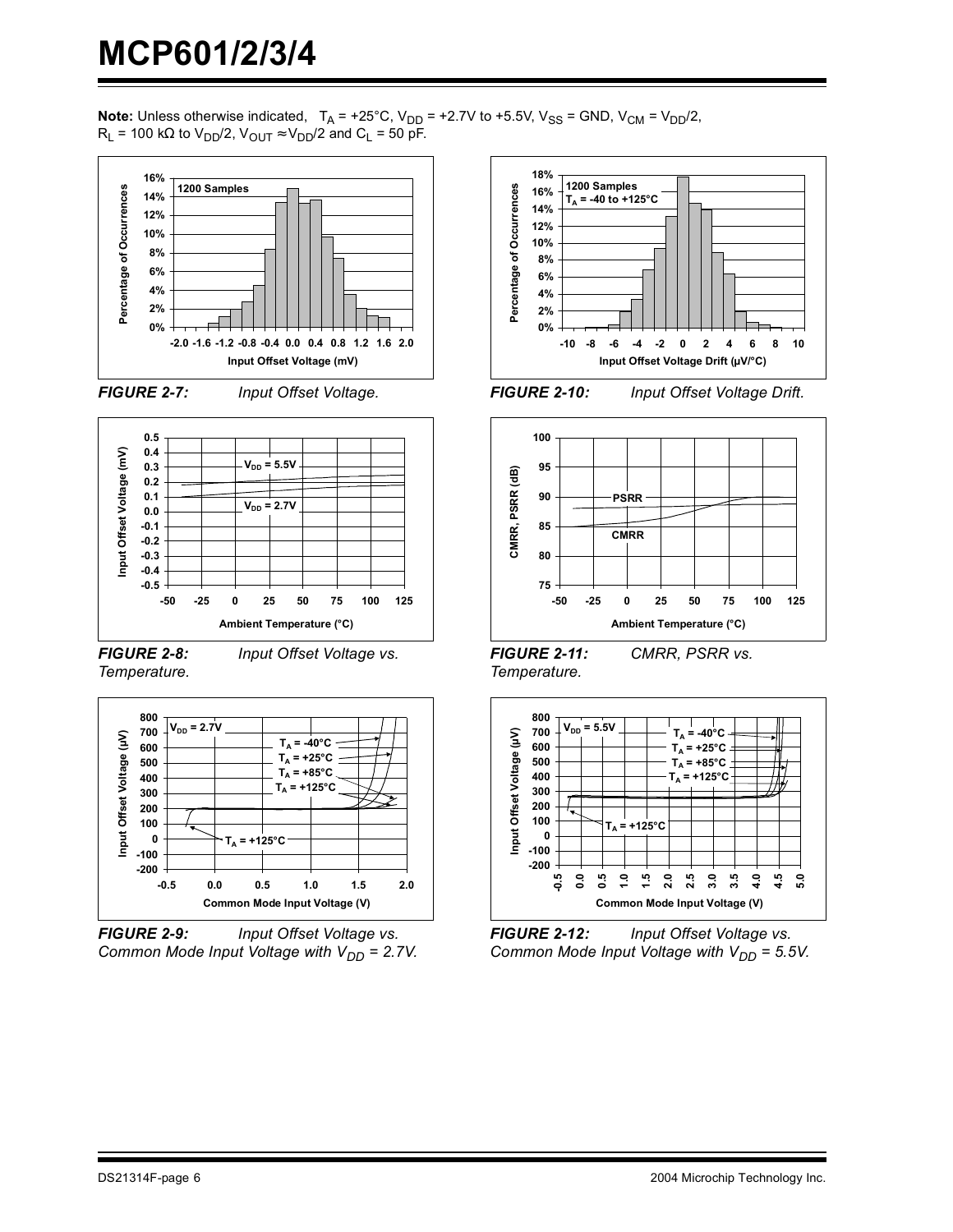**Note:** Unless otherwise indicated,  $T_A$  = +25°C, V<sub>DD</sub> = +2.7V to +5.5V, V<sub>SS</sub> = GND, V<sub>CM</sub> = V<sub>DD</sub>/2,  $R_{L}$  = 100 kΩ to V<sub>DD</sub>/2, V<sub>OUT</sub> ≈ V<sub>DD</sub>/2 and C<sub>L</sub> = 50 pF.







*FIGURE 2-14: Input Bias Current, Input Offset Current vs. Ambient Temperature.*



*FIGURE 2-15: DC Open-Loop Gain vs. Load Resistance.*



*Frequency.*

*FIGURE 2-16: CMRR, PSRR vs.* 













*FIGURE 2-17: Input Bias Current, Input Offset Current vs. Common Mode Input Voltage.*



*FIGURE 2-18: DC Open-Loop Gain vs. Supply Voltage.*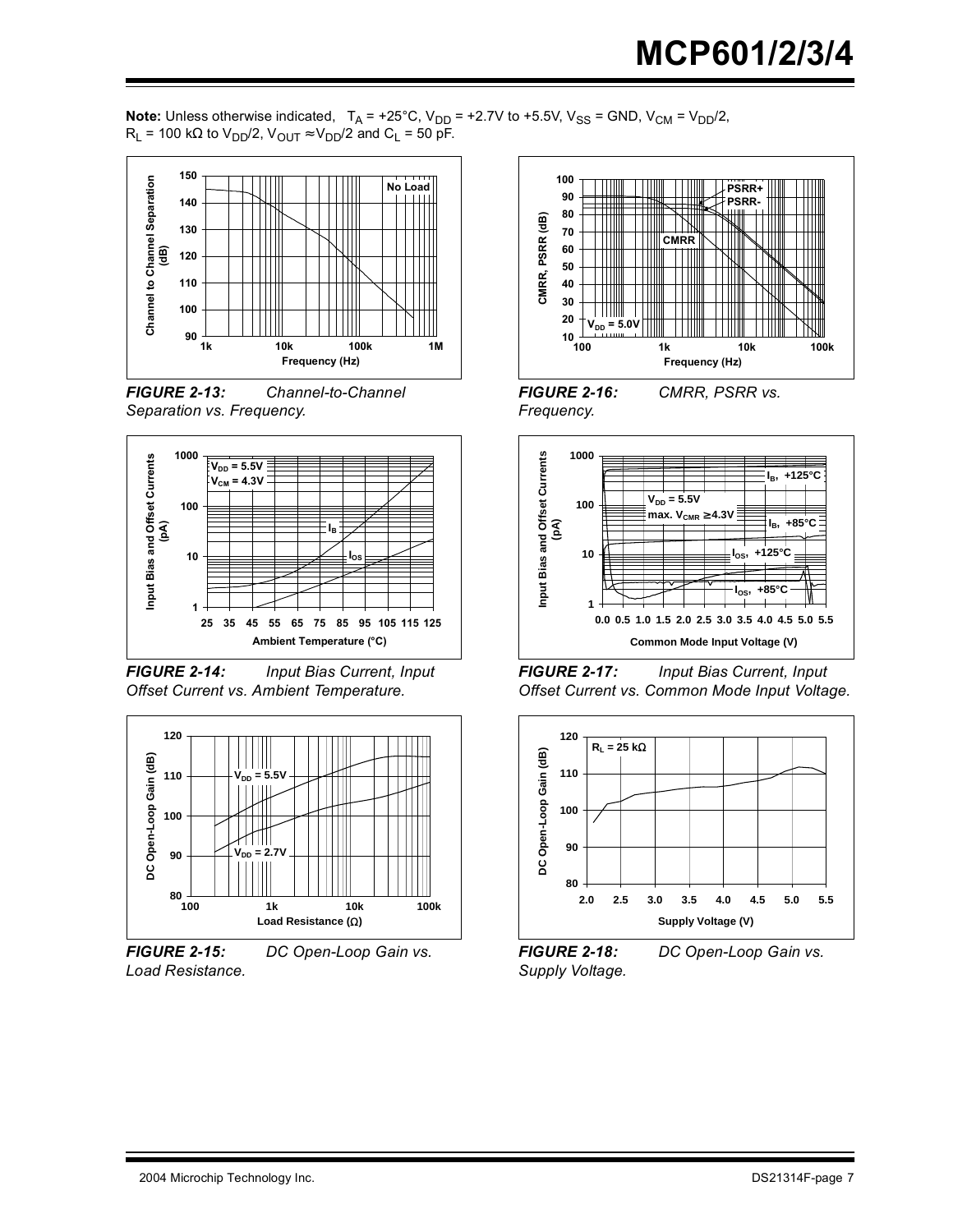**Note:** Unless otherwise indicated,  $T_A = +25^\circ \text{C}$ ,  $V_{DD} = +2.7 \text{V}$  to  $+5.5 \text{V}$ ,  $V_{SS} =$  GND,  $V_{CM} = V_{DD}/2$ ,  $R_L$  = 100 kΩ to V<sub>DD</sub>/2, V<sub>OUT</sub>  $\approx$  V<sub>DD</sub>/2 and C<sub>L</sub> = 50 pF.



*FIGURE 2-19: Gain Bandwidth Product, Phase Margin vs. Load Resistance.*



*FIGURE 2-20: Output Voltage Headroom vs. Output Current.*



*FIGURE 2-21: Maximum Output Voltage Swing vs. Frequency.*



*FIGURE 2-22: DC Open-Loop Gain vs. Temperature.*



*FIGURE 2-23: Output Voltage Headroom vs. Temperature.*



*FIGURE 2-24: Output Short-Circuit Current vs. Supply Voltage.*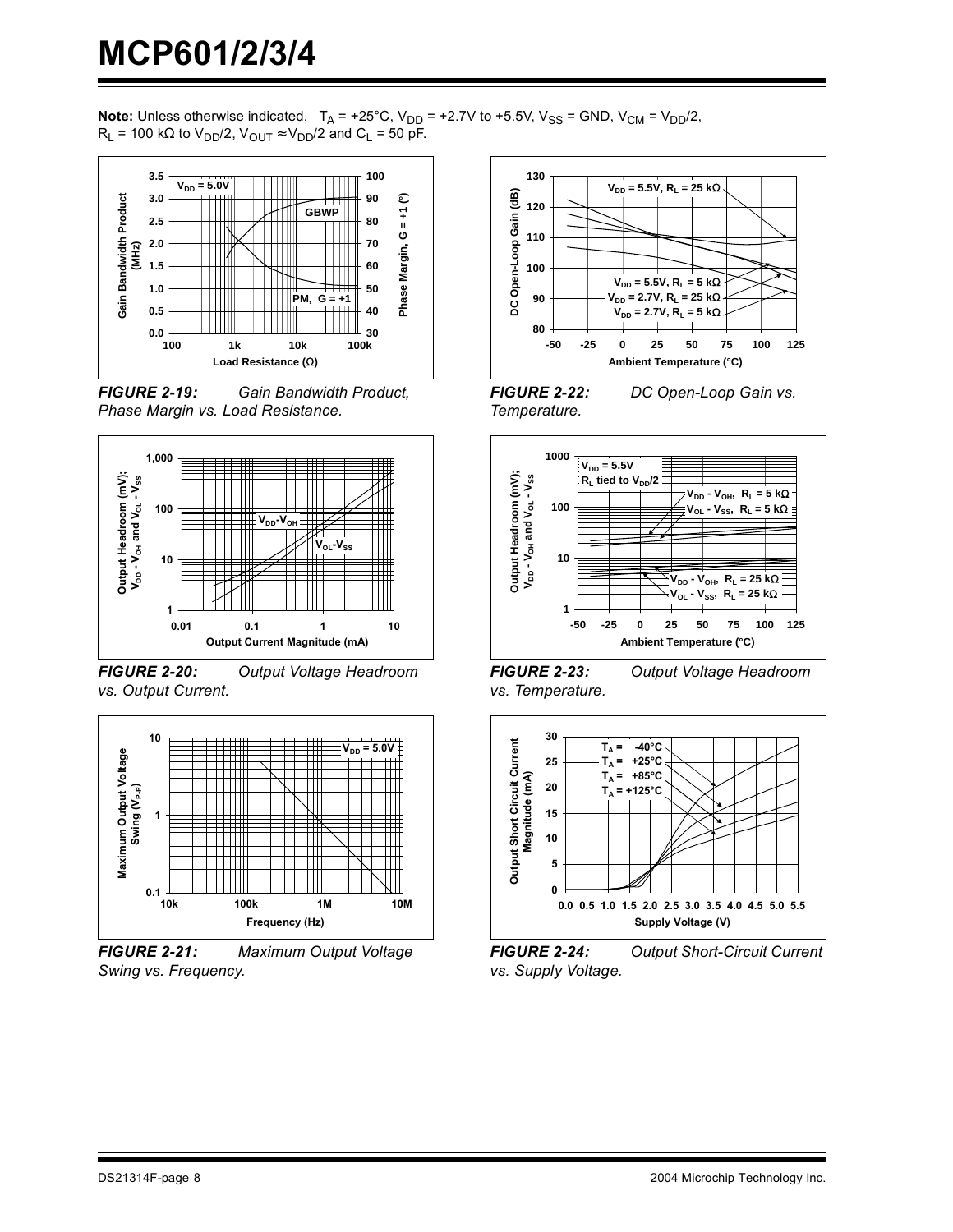**Note:** Unless otherwise indicated,  $T_A$  = +25°C, V<sub>DD</sub> = +2.7V to +5.5V, V<sub>SS</sub> = GND, V<sub>CM</sub> = V<sub>DD</sub>/2,  $R_{L}$  = 100 kΩ to V<sub>DD</sub>/2, V<sub>OUT</sub> ≈ V<sub>DD</sub>/2 and C<sub>L</sub> = 50 pF.



*FIGURE 2-25: Large Signal Non-Inverting Pulse Response.*



*FIGURE 2-26: Small Signal Non-Inverting Pulse Response.*



*(MCP603).*

<span id="page-8-0"></span>*FIGURE 2-27: Chip Select Timing* 



*FIGURE 2-28: Large Signal Inverting Pulse Response.*



*FIGURE 2-29: Small Signal Inverting Pulse Response.*



*FIGURE 2-30: Quiescent Current Through V<sub>SS</sub> vs. Chip Select Voltage (MCP603).*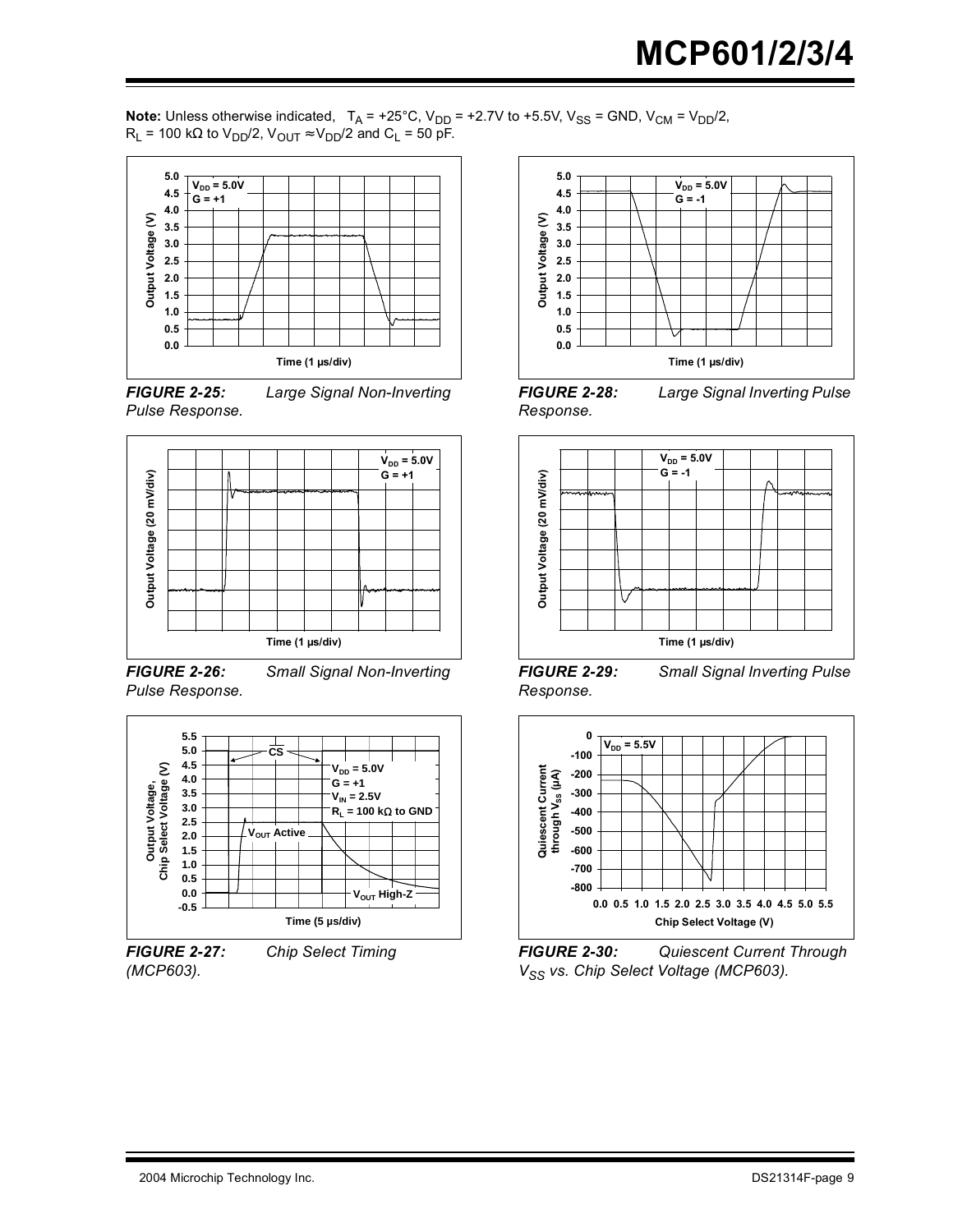**Note:** Unless otherwise indicated,  $T_A$  = +25°C, V<sub>DD</sub> = +2.7V to +5.5V, V<sub>SS</sub> = GND, V<sub>CM</sub> = V<sub>DD</sub>/2,  $R_{L}$  = 100 kΩ to V<sub>DD</sub>/2, V<sub>OUT</sub> ≈ V<sub>DD</sub>/2 and C<sub>L</sub> = 50 pF.



*FIGURE 2-31: Chip Select Pin Input Current vs. Chip Select Voltage.*



*FIGURE 2-32: Hysteresis of Chip Select's Internal Switch.*



<span id="page-9-0"></span>*FIGURE 2-33: The MCP601/2/3/4 family of op amps shows no phase reversal under input overdrive.*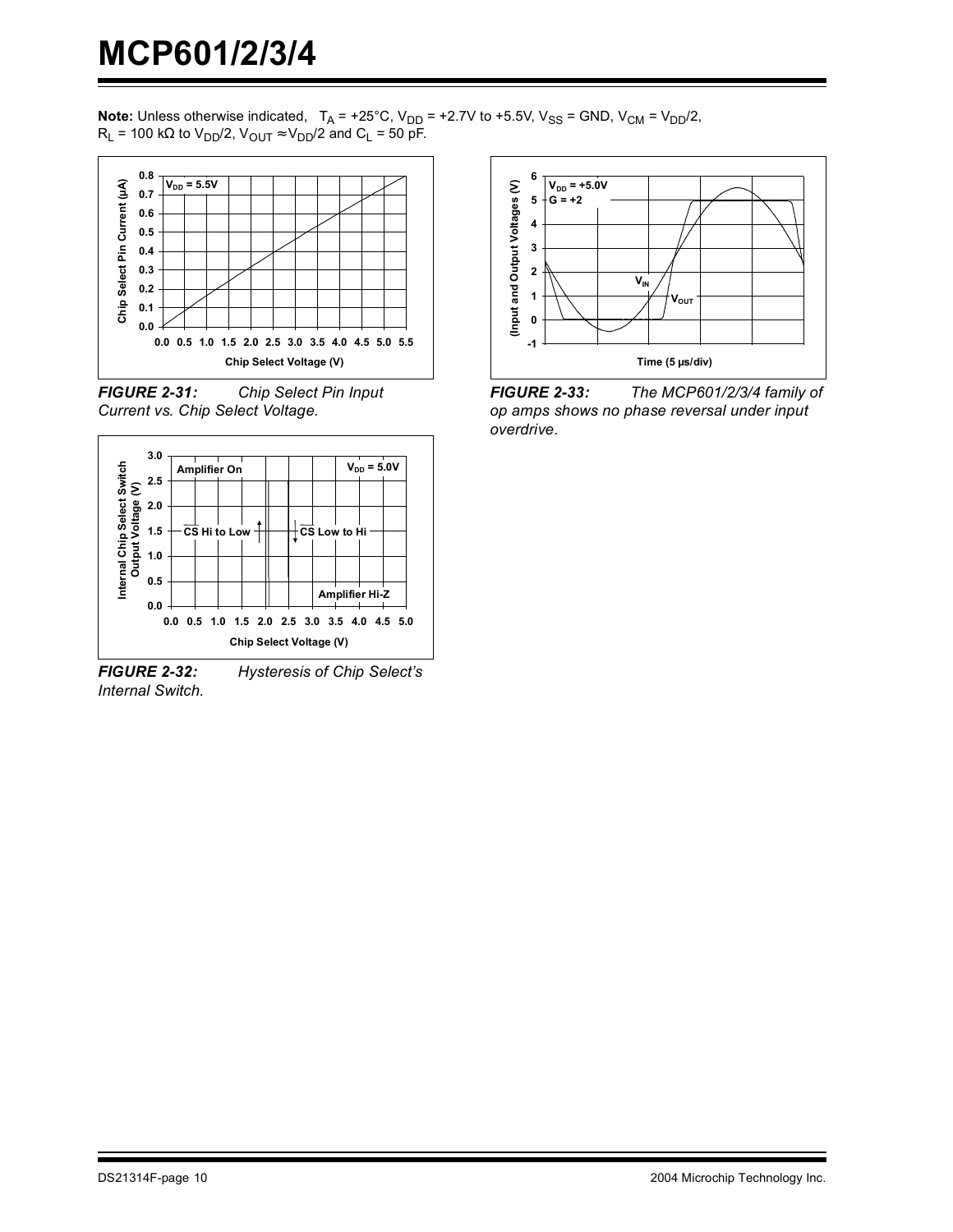## **3.0 APPLICATIONS INFORMATION**

The MCP601/2/3/4 family of op amps are fabricated on Microchip's state-of-the-art CMOS process. They are unity-gain stable and suitable for a wide range of general purpose applications.

#### **3.1 Input**

The MCP601/2/3/4 amplifier family is designed to not exhibit phase reversal when the input pins exceed the supply rails. [Figure 2-33](#page-9-0) shows an input voltage that exceeds both supplies with no resulting phase inversion.

The Common Mode Input Voltage Range  $(V_{CMR})$ includes ground in single-supply systems  $(V_{SS})$ , but does not include  $V_{DD}$ . This means that the amplifier input behaves linearly as long as the Common Mode Input Voltage ( $V_{CM}$ ) is kept within the specified  $V_{CMR}$ limits ( $V_{SS}$  – 0.3V to  $V_{DD}$  – 1.2V at +25°C).

Input voltages that exceed the input voltage range  $(V_{SS} - 0.3V$  to  $V_{DD} - 1.2V$  at +25°C) can cause excessive current to flow into or out of the input pins. Current beyond ±2 mA may cause reliability problems. Applications that exceed this rating must externally limit the input current with a resistor  $(R_{IN})$ , as shown in [Figure 3-1](#page-10-0).



<span id="page-10-0"></span>*FIGURE 3-1: RIN limits the current flow into an input pin.*

### **3.2 Rail-to-Rail Output**

There are two specifications that describe the output swing capability of the MCP601/2/3/4 family of op amps. The first specification (Maximum Output Voltage Swing) defines the absolute maximum swing that can be achieved under the specified load conditions. For instance, the output voltage swings to within 15 mV of the negative rail with a 25 kΩ load to  $V_{DD}/2$ . [Figure 2-33](#page-9-0) shows how the output voltage is limited when the input goes beyond the linear region of operation.

The second specification that describes the output swing capability of these amplifiers is the Linear Output Voltage Swing. This specification defines the maximum output swing that can be achieved while the amplifier is still operating in its linear region. To verify linear operation in this range, the large signal (DC Open-Loop Gain  $(A<sub>O1</sub>)$ ) is measured at points 100 mV inside the supply rails. The measurement must exceed the specified gains in the specification table.

## **3.3 MCP603 Chip Select (CS)**

The MCP603 is a single amplifier with Chip Select  $(\overline{CS})$ . When  $\overline{CS}$  is pulled high, the supply current drops to -0.7 µA (typ.), which is pulled through the CS pin to V<sub>SS</sub>. When this happens, the amplifier output is put into a high-impedance state. Pulling CS low enables the amplifier and, if the  $\overline{CS}$  pin is left floating, the amplifier may not operate properly. [Figure 1-1](#page-2-0) is the Chip Select timing diagram and shows the output voltage, supply currents and CS current in response to a CS pulse. [Figure 2-27](#page-8-0) shows the measured output voltage response to a  $\overline{CS}$  pulse.

### **3.4 Capacitive Loads**

Driving large capacitive loads can cause stability problems for voltage feedback op amps. As the load capacitance increases, the feedback loop's phase margin decreases and the closed-loop bandwidth is reduced. This produces gain peaking in the frequency response with overshoot and ringing in the step response.

When driving large capacitive loads with these op amps (e.g.,  $> 40$  pF when G = +1), a small series resistor at the output ( $R_{ISO}$  in [Figure 3-2](#page-10-1)) improves the feedback loop's phase margin (stability) by making the output load resistive at higher frequencies. The bandwidth will be generally lower than the bandwidth with no capacitive load.



<span id="page-10-1"></span>*FIGURE 3-2: Output resistor RISO stabilizes large capacitive loads.*

[Figure 3-3](#page-11-0) gives recommended  $R_{ISO}$  values for different capacitive loads and gains. The x-axis is the normalized load capacitance  $(C_1/G_N)$  in order to make it easier to interpret the plot for arbitrary gains.  $G_N$  is the circuit's noise gain. For non-inverting gains,  $G_N$  and the gain are equal. For inverting gains,  $G_N = 1 + |Gain|$ (e.g., -1 V/V gives  $G_N$  = +2 V/V).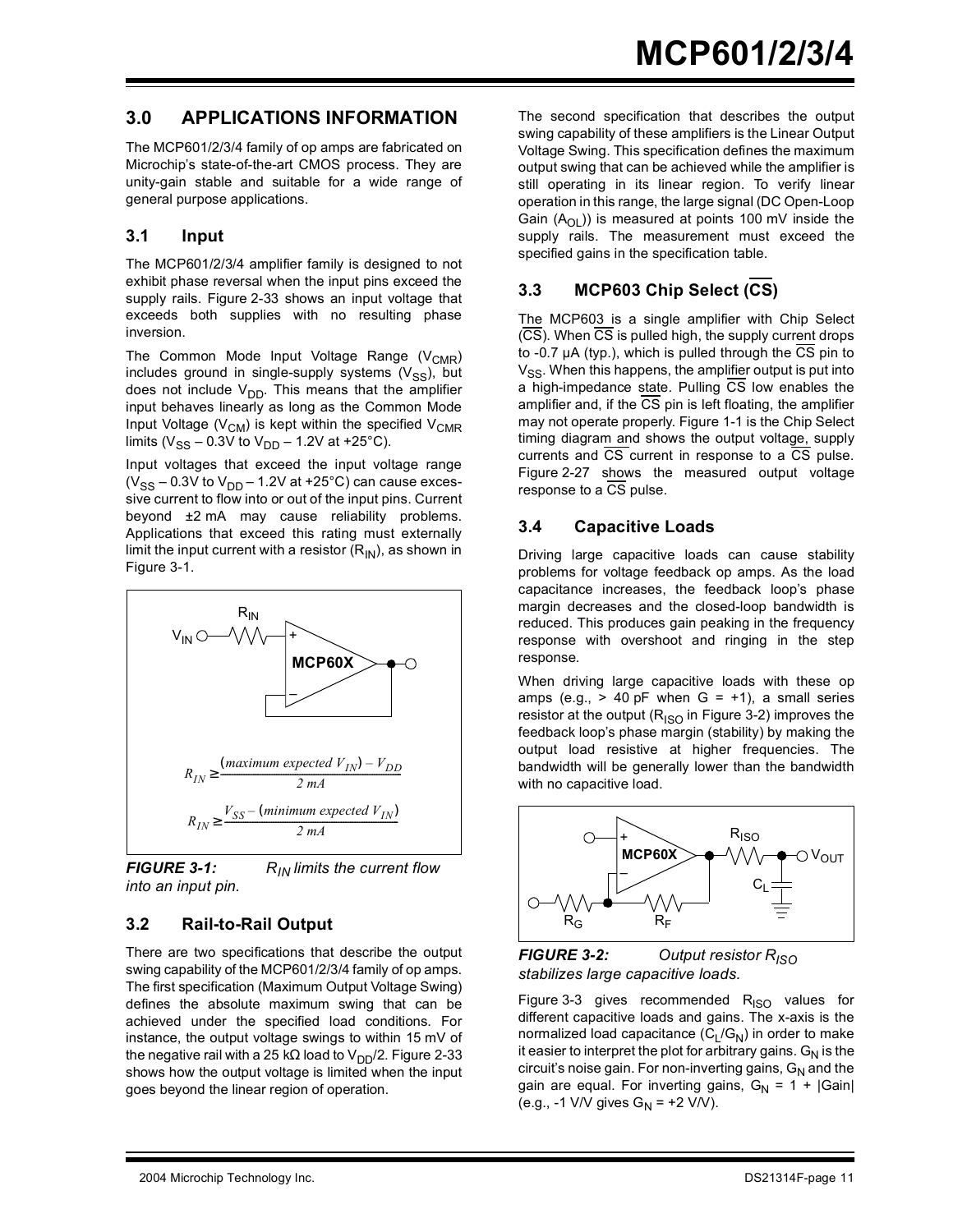

<span id="page-11-0"></span>*FIGURE 3-3: Recommended RISO values for capacitive loads.*

Once you've selected  $R_{\text{ISO}}$  for your circuit, doublecheck the resulting frequency response peaking and step response overshoot in your circuit. Evaluation on the bench and simulations with the MCP601/2/3/4 SPICE macro model are very helpful. Modify  $R_{ISO}$ 's value until the response is reasonable.

### **3.5 Supply Bypass**

With this family of op amps, the power supply pin  $(V_{DD}$ for single-supply) should have a local bypass capacitor (i.e., 0.01  $\mu$ F to 0.1  $\mu$ F) within 2 mm for good high-frequency performance. It also needs a bulk capacitor (i.e., 1 µF or larger) within 100 mm to provide large, slow currents. This bulk capacitor can be shared with other parts.

### **3.6 PCB Surface Leakage**

In applications where low input bias current is critical, printed circuit board (PCB) surface leakage effects need to be considered. Surface leakage is caused by humidity, dust or other contamination on the board. Under low humidity conditions, a typical resistance between nearby traces is 10<sup>12</sup>Ω. A 5V difference would cause 5 pA of current to flow. This is greater than the MCP601/2/3/4 family's bias current at +25°C (1 pA, typ.).

The easiest way to reduce surface leakage is to use a guard ring around sensitive pins (or traces). The guard ring is biased at the same voltage as the sensitive pin. An example of this type of layout is shown in [Figure 3-4.](#page-11-1)





<span id="page-11-1"></span>*FIGURE 3-4: Example Guard Ring layout.*

- 1. Connect the guard ring to the inverting input pin  $(V_{\text{IN}}-)$  for non-inverting gain amplifiers, including unity-gain buffers. This biases the guard ring to the common mode input voltage.
- 2. Connect the guard ring to the non-inverting input pin  $(V_{1N}^+)$  for inverting gain amplifiers and transimpedance amplifiers (converts current to voltage, such as photo detectors). This biases the guard ring to the same reference voltage as the op amp (e.g.,  $V_{DD}/2$  or ground).

### **3.7 Typical Applications**

#### 3.7.1 ANALOG FILTERS

[Figure 3-5](#page-11-2) and [Figure 3-6](#page-11-3) show low-pass, secondorder, Butterworth filters with a cutoff frequency of 10 Hz. The filter in [Figure 3-5](#page-11-2) has a non-inverting gain of +1 V/V, and the filter in [Figure 3-6](#page-11-3) has an inverting gain of -1 V/V.



<span id="page-11-2"></span>*FIGURE 3-5: Second-Order, Low-Pass Sallen-Key Filter.*



<span id="page-11-3"></span>*FIGURE 3-6: Second-Order, Low-Pass Multiple-Feedback Filter.*

The MCP601/2/3/4 family of op amps have low input bias current, which allows the designer to select larger resistor values and smaller capacitor values for these filters. This helps produce a compact PCB layout. These filters, and others, can be designed using Microchip's FilterLab® software.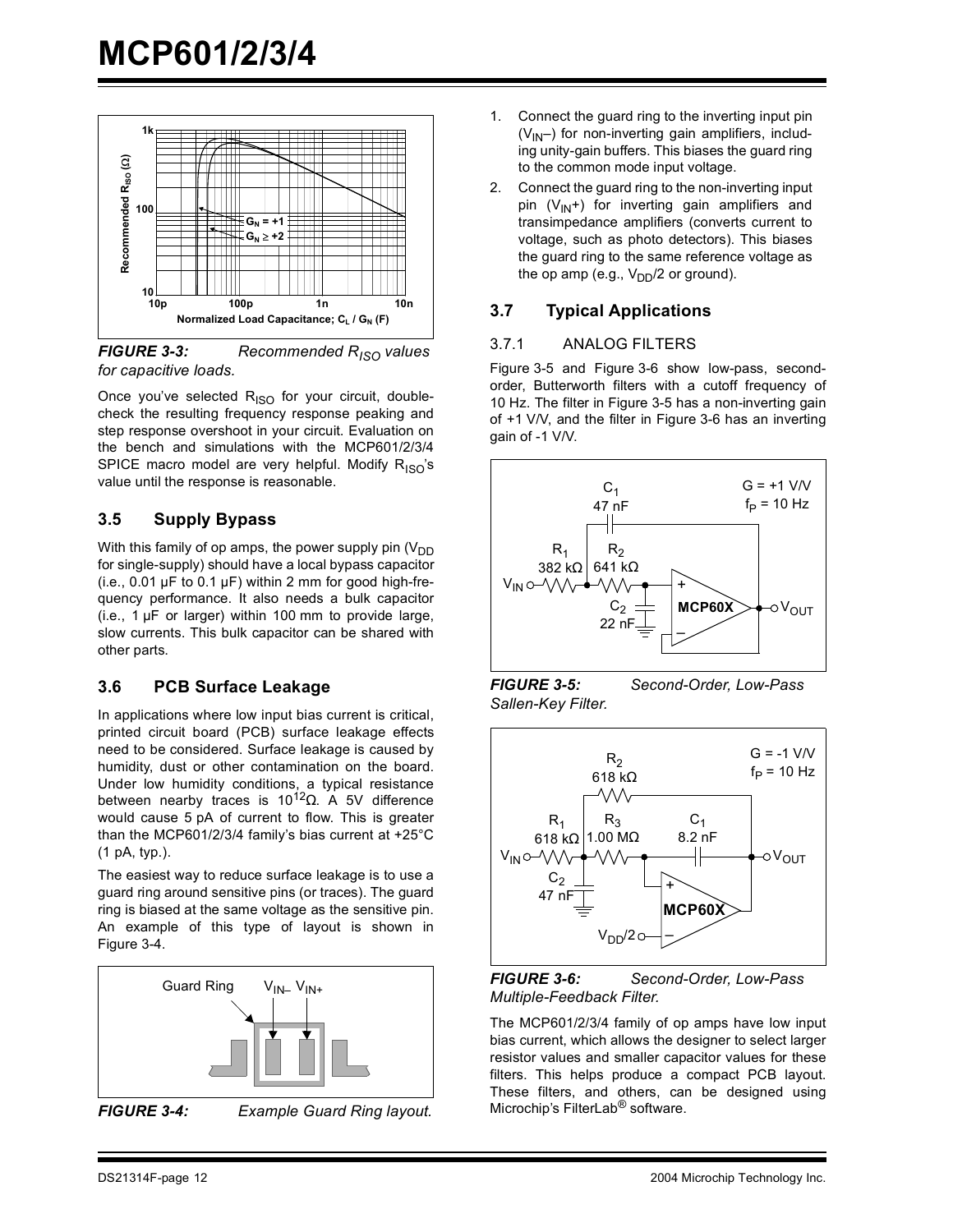#### 3.7.2 INSTRUMENTATION AMPLIFIER **CIRCUITS**

Instrumentation amplifiers have a differential input that subtracts one input voltage from another and rejects common mode signals. These amplifiers also provide a single-ended output voltage.

The three-op amp instrumentation amplifier is illustrated in [Figure 3-7](#page-12-0). One advantage of this approach is unitygain operation, while one disadvantage is that the common mode input range is reduced as  $R_2/R_G$  gets larger.



<span id="page-12-0"></span>*FIGURE 3-7: Three-Op Amp Instrumentation Amplifier.*

The two-op amp instrumentation amplifier is shown in [Figure 3-8.](#page-12-1) While its power consumption is lower than the three-op amp version, its main drawbacks are that the common mode range is reduced with higher gains and it must be configured in gains of two or higher.



<span id="page-12-1"></span>*FIGURE 3-8: Two-Op Amp Instrumentation Amplifier.*

Both instrumentation amplifiers should use a bulk bypass capacitor of at least 1 µF. The CMRR of these amplifiers will be set by both the op amp CMRR and resistor matching.

### 3.7.3 PHOTO DETECTION

The MCP601/2/3/4 op amps can be used to easily convert the signal from a sensor that produces an output current (such as a photo diode) into a voltage (a transimpedance amplifier). This is implemented with a single resistor  $(R<sub>2</sub>)$  in the feedback loop of the amplifiers shown in [Figure 3-9](#page-12-2) and [Figure 3-10.](#page-12-3) The optional capacitor  $(C_2)$  sometimes provides stability for these circuits.

A photodiode configured in the Photovoltaic mode has zero voltage potential placed across it [\(Figure 3-9](#page-12-2)). In this mode, the light sensitivity and linearity is maximized, making it best suited for precision applications. The key amplifier specifications for this application are: low input bias current, low noise, common mode input voltage range (including ground) and rail-to-rail output.



#### <span id="page-12-2"></span>*FIGURE 3-9: Photovoltaic Mode Detector.*

In contrast, a photodiode that is configured in the Photoconductive mode has a reverse bias voltage across the photo-sensing element ([Figure 3-10](#page-12-3)). This decreases the diode capacitance, which facilitates high-speed operation (e.g., high-speed digital communications). The design trade-off is increased diode leakage current and linearity errors. The op amp needs to have a wide Gain Bandwidth Product (GBWP).



<span id="page-12-3"></span>*FIGURE 3-10: Photoconductive Mode Detector.*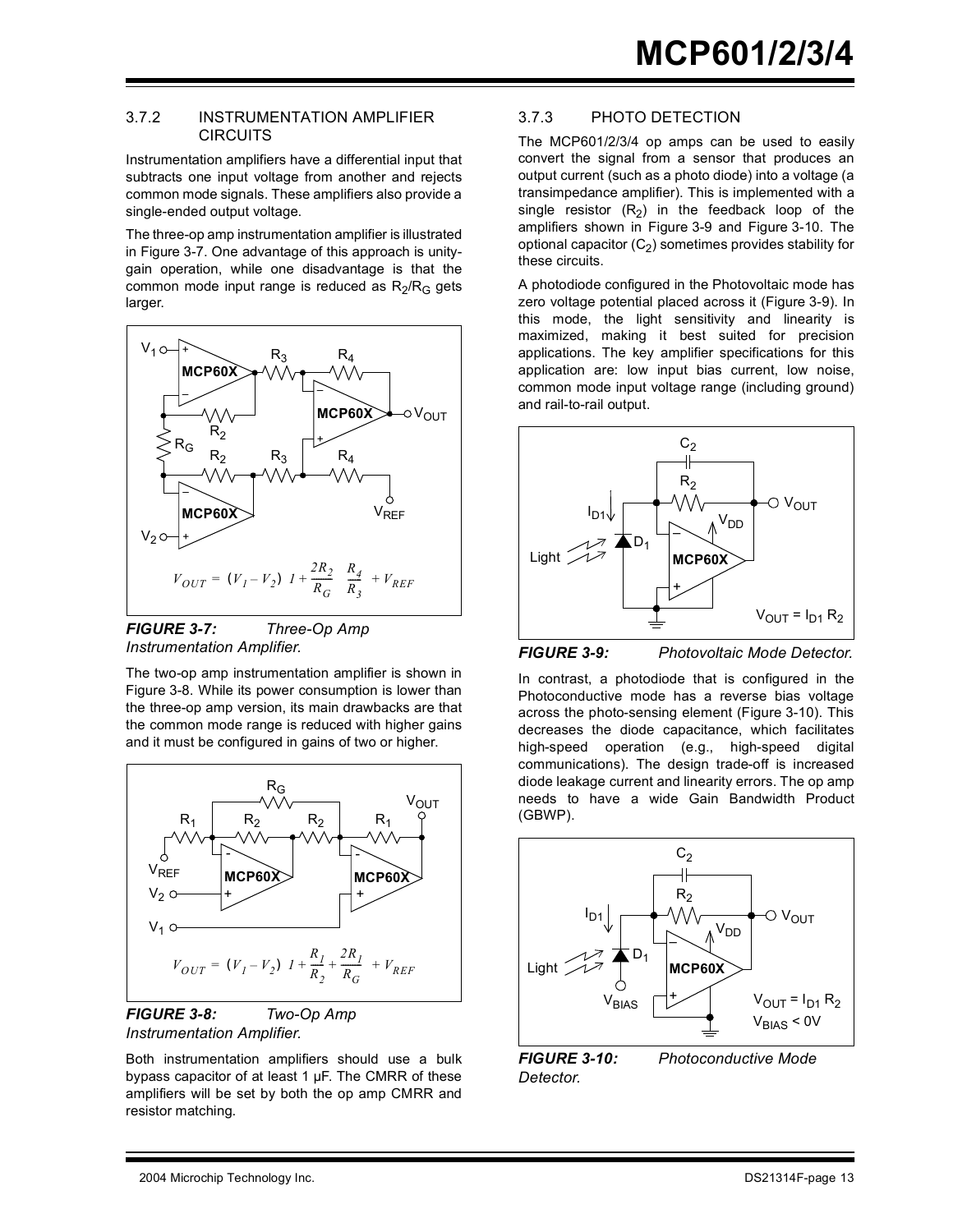## **4.0 DESIGN TOOLS**

Microchip provides the basic design tools needed for the MCP601/2/3/4 family of op amps.

#### **4.1 SPICE Macro Model**

The latest SPICE macro model of the MCP601/2/3/4 op amps is available on Microchip's web site at www.microchip.com. This model is intended as an initial design tool that works well in the op amp's linear region of operation at room temperature. See the SPICE model firmware for information on its capabilities.

Bench testing is a very important part of any design and cannot be replaced with simulations. Also, simulation results using this macro model need to be validated by comparing them to the data sheet specs and plots.

## **4.2 FilterLab® 2.0**

FilterLab<sup>®</sup> 2.0 is an innovative software tool that simplifies analog active-filter (using op amps) design. Available at no cost from Microchip's web site at www.microchip.com, the FilterLab active-filter software design tool provides full schematic diagrams of the filter circuit with component values. It also outputs the filter circuit in SPICE format, which can be used with the macro model to simulate actual filter performance.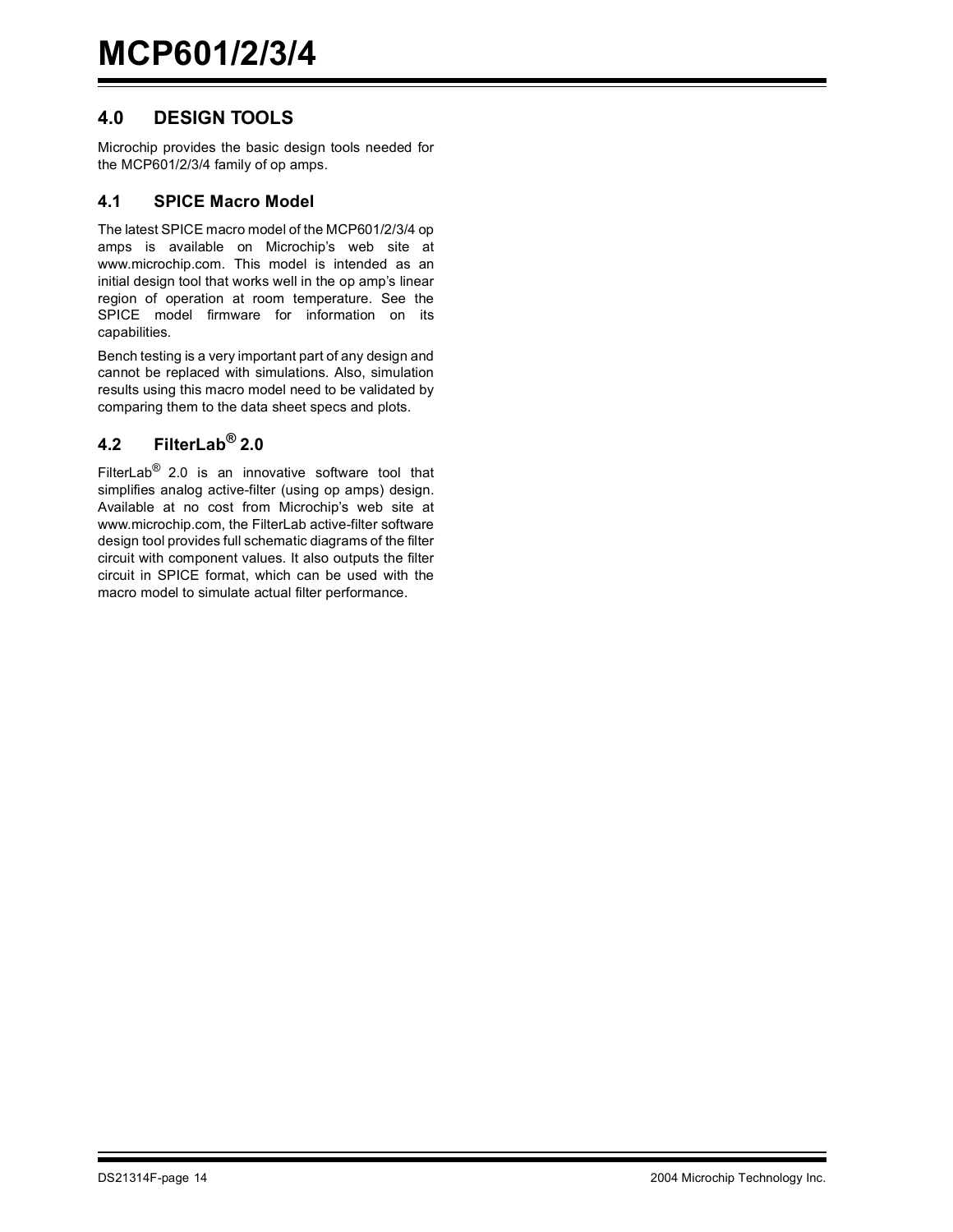### **5.0 PACKAGING INFORMATION**

### **5.1 Package Marking Information**





6-Lead SOT-23A **(MCP603 Only)**







|       | YY<br><b>WW</b><br><b>NNN</b> | <b>Legend:</b> XXX Customer specific information*<br>Year code (last 2 digits of calendar year)<br>Week code (week of January 1 is week '01')<br>Alphanumeric traceability code                              |
|-------|-------------------------------|--------------------------------------------------------------------------------------------------------------------------------------------------------------------------------------------------------------|
| Note: |                               | In the event the full Microchip part number cannot be marked on one line, it will<br>be carried over to the next line thus limiting the number of available characters<br>for customer specific information. |

**\*** Standard OTP marking consists of Microchip part number, year code, week code, and traceability code.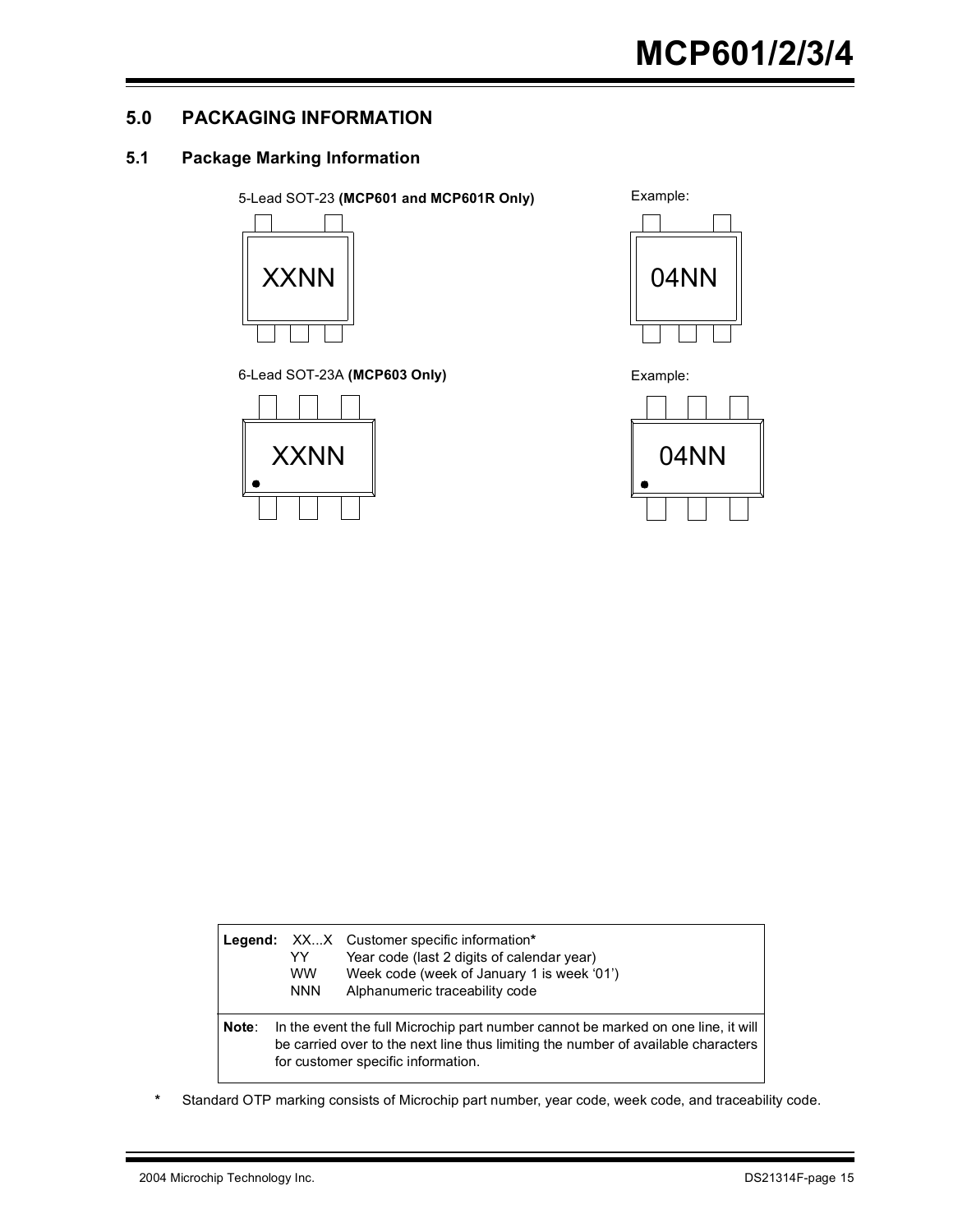

14-Lead TSSOP (4.4mm) (**MCP604** Only) Example:



14-Lead SOIC (150 mil) (**MCP604** Only) Example:



14-Lead PDIP (300 mil) (**MCP604** Only) Example:



8-Lead TSSOP **Example:** 



XXXXXXXX XXXXXNNN **X**YYWW

ਧ

<u>n m m n</u>











8-Lead PDIP (300 mil) Example: ח רז רז ח **MCP601** I/P256 10424 ┒  $\boldsymbol{\mathsf{T}}$ 

**Package Marking Information**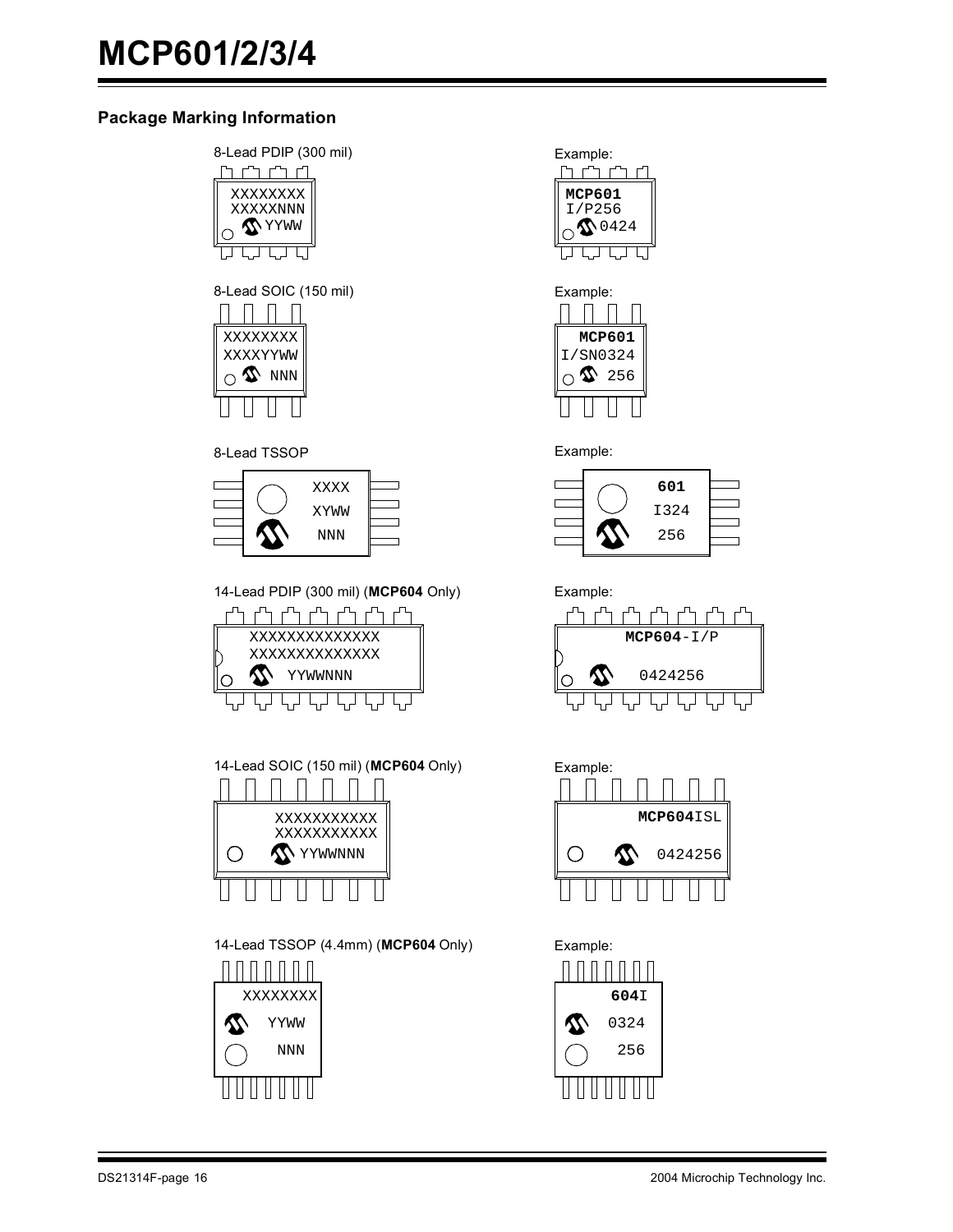### **5-Lead Plastic Small Outline Transistor (OT) (SOT-23)**









|                            | Units          |            | INCHES*    |            | <b>MILLIMETERS</b> |            |            |  |
|----------------------------|----------------|------------|------------|------------|--------------------|------------|------------|--|
| <b>Dimension Limits</b>    |                | <b>MIN</b> | <b>NOM</b> | <b>MAX</b> | <b>MIN</b>         | <b>NOM</b> | <b>MAX</b> |  |
| Number of Pins             | n              |            | 5          |            |                    | 5          |            |  |
| Pitch                      | р              |            | .038       |            |                    | 0.95       |            |  |
| Outside lead pitch (basic) | p1             |            | .075       |            |                    | 1.90       |            |  |
| <b>Overall Height</b>      | A              | .035       | .046       | .057       | 0.90               | 1.18       | 1.45       |  |
| Molded Package Thickness   | A2             | .035       | .043       | .051       | 0.90               | 1.10       | 1.30       |  |
| Standoff &                 | A <sub>1</sub> | .000       | .003       | .006       | 0.00               | 0.08       | 0.15       |  |
| Overall Width              | E              | .102       | .110       | .118       | 2.60               | 2.80       | 3.00       |  |
| Molded Package Width       | E1             | .059       | .064       | .069       | 1.50               | 1.63       | 1.75       |  |
| Overall Length             | D              | .110       | .116       | .122       | 2.80               | 2.95       | 3.10       |  |
| Foot Length                |                | .014       | .018       | .022       | 0.35               | 0.45       | 0.55       |  |
| Foot Angle                 | Φ              | U          | 5          | 10         | O                  | 5          | 10         |  |
| <b>Lead Thickness</b>      | C              | .004       | .006       | .008       | 0.09               | 0.15       | 0.20       |  |
| Lead Width                 | B              | .014       | .017       | .020       | 0.35               | 0.43       | 0.50       |  |
| Mold Draft Angle Top       | $\alpha$       | 0          | 5          | 10         | 0                  | 5          | 10         |  |
| Mold Draft Angle Bottom    | β              | 0          | 5          | 10         | $\Omega$           | 5          | 10         |  |

\* Controlling Parameter § Significant Characteristic

Notes:

Dimensions D and E1 do not include mold flash or protrusions. Mold flash or protrusions shall not exceed .010" (0.254mm) per side. JEDEC Equivalent: MO-178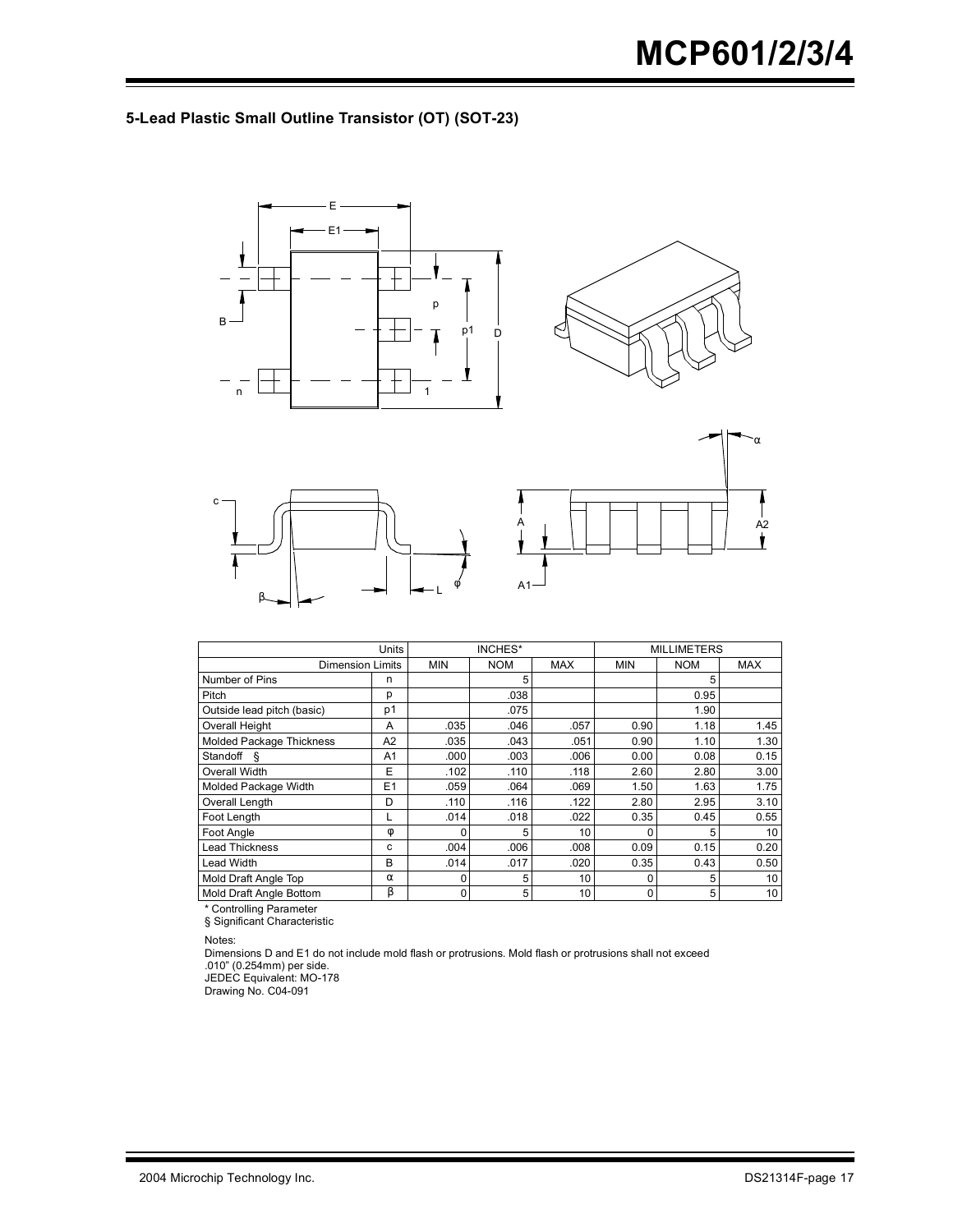**6-Lead Plastic Small Outline Transistor (CH) (SOT-23)**









|                                 | Units          |              | INCHES*    |            | <b>MILLIMETERS</b> |            |            |  |
|---------------------------------|----------------|--------------|------------|------------|--------------------|------------|------------|--|
| <b>Dimension Limits</b>         |                | <b>MIN</b>   | <b>NOM</b> | <b>MAX</b> | <b>MIN</b>         | <b>NOM</b> | <b>MAX</b> |  |
| Number of Pins                  | n              |              | 6          |            |                    | 6          |            |  |
| Pitch                           | р              |              | .038       |            |                    | 0.95       |            |  |
| Outside lead pitch (basic)      | p1             |              | .075       |            |                    | 1.90       |            |  |
| <b>Overall Height</b>           | A              | .035         | .046       | .057       | 0.90               | 1.18       | 1.45       |  |
| <b>Molded Package Thickness</b> | A <sub>2</sub> | .035         | .043       | .051       | 0.90               | 1.10       | 1.30       |  |
| Standoff                        | A1             | .000         | .003       | .006       | 0.00               | 0.08       | 0.15       |  |
| Overall Width                   | E              | .102         | .110       | .118       | 2.60               | 2.80       | 3.00       |  |
| Molded Package Width            | E <sub>1</sub> | .059         | .064       | .069       | 1.50               | 1.63       | 1.75       |  |
| Overall Length                  | D              | .110         | .116       | .122       | 2.80               | 2.95       | 3.10       |  |
| Foot Length                     | L              | .014         | .018       | .022       | 0.35               | 0.45       | 0.55       |  |
| Foot Angle                      | φ              | ∩            |            | 10         |                    | 5          | 10         |  |
| <b>Lead Thickness</b>           | с              | .004         | .006       | .008       | 0.09               | 0.15       | 0.20       |  |
| Lead Width                      | B              | .014         | .017       | .020       | 0.35               | 0.43       | 0.50       |  |
| Mold Draft Angle Top            | $\alpha$       | $\Omega$     | 5          | 10         | o                  | 5          | 10         |  |
| Mold Draft Angle Bottom         | β              | $\mathbf{0}$ | 5          | 10         | 0                  | 5          | 10         |  |

\*Controlling Parameter

Notes:

exceed .005" (0.127mm) per side. Dimensions D and E1 do not include mold flash or protrusions. Mold flash or protrusions shall not

JEITA (formerly EIAJ) equivalent: SC-74A Drawing No. C04-120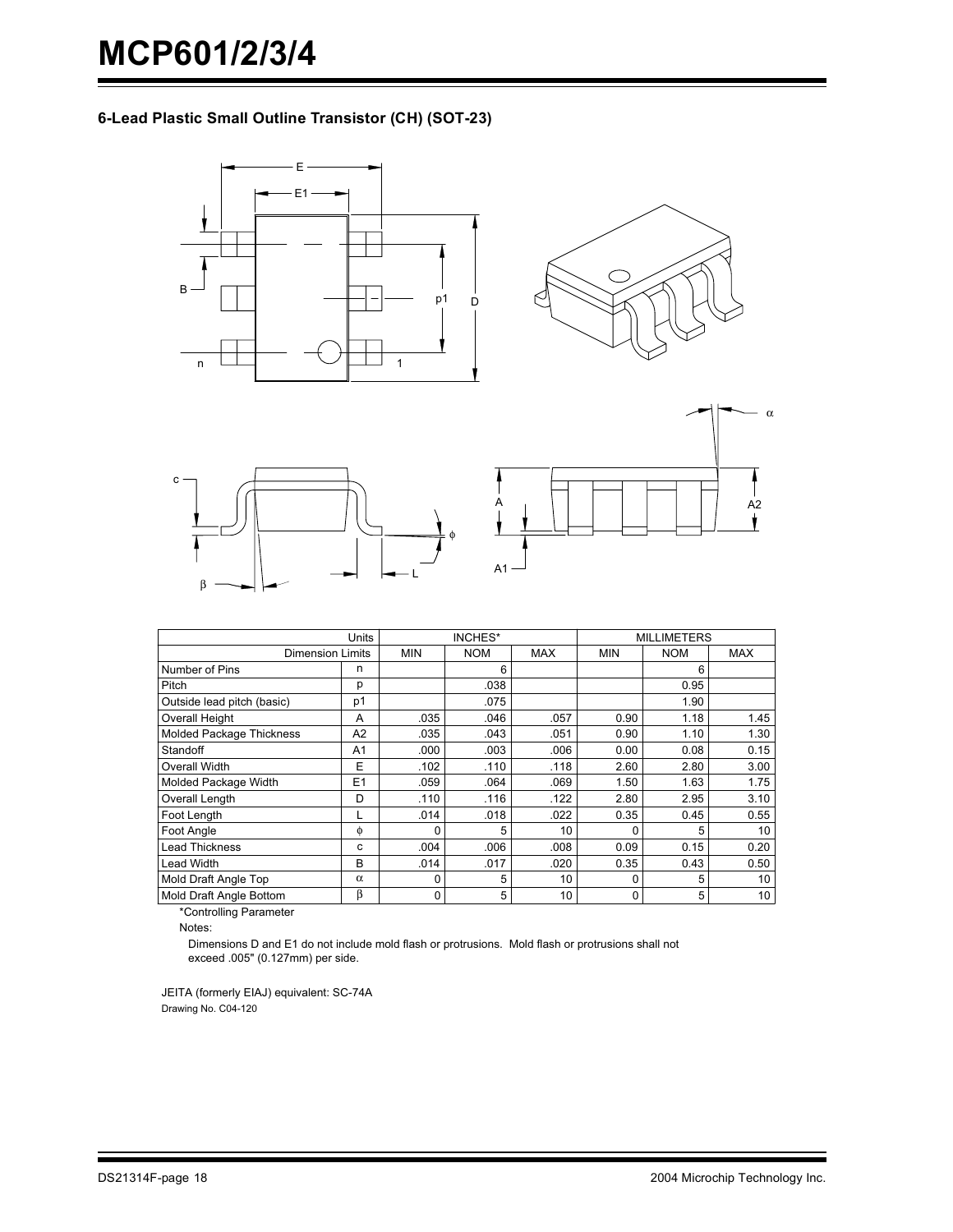## **8-Lead Plastic Dual In-line (P) – 300 mil (PDIP)**







|                                 | <b>Units</b>   |            | INCHES*    |            | <b>MILLIMETERS</b> |            |            |
|---------------------------------|----------------|------------|------------|------------|--------------------|------------|------------|
| <b>Dimension Limits</b>         |                | <b>MIN</b> | <b>NOM</b> | <b>MAX</b> | <b>MIN</b>         | <b>NOM</b> | <b>MAX</b> |
| Number of Pins                  | n              |            | 8          |            |                    | 8          |            |
| Pitch                           | р              |            | .100       |            |                    | 2.54       |            |
| Top to Seating Plane            | A              | .140       | .155       | .170       | 3.56               | 3.94       | 4.32       |
| <b>Molded Package Thickness</b> | A2             | .115       | .130       | .145       | 2.92               | 3.30       | 3.68       |
| <b>Base to Seating Plane</b>    | A <sub>1</sub> | .015       |            |            | 0.38               |            |            |
| Shoulder to Shoulder Width      | E              | .300       | .313       | .325       | 7.62               | 7.94       | 8.26       |
| Molded Package Width            | E1             | .240       | .250       | .260       | 6.10               | 6.35       | 6.60       |
| Overall Length                  | D              | .360       | .373       | .385       | 9.14               | 9.46       | 9.78       |
| Tip to Seating Plane            |                | .125       | .130       | .135       | 3.18               | 3.30       | 3.43       |
| <b>Lead Thickness</b>           | с              | .008       | .012       | .015       | 0.20               | 0.29       | 0.38       |
| <b>Upper Lead Width</b>         | <b>B1</b>      | .045       | .058       | .070       | 1.14               | 1.46       | 1.78       |
| Lower Lead Width                | B              | .014       | .018       | .022       | 0.36               | 0.46       | 0.56       |
| ş<br><b>Overall Row Spacing</b> | eB             | .310       | .370       | .430       | 7.87               | 9.40       | 10.92      |
| Mold Draft Angle Top            | $\alpha$       | 5          | 10         | 15         | 5                  | 10         | 15         |
| Mold Draft Angle Bottom         | β              | 5          | 10         | 15         | 5                  | 10         | 15         |

\* Controlling Parameter § Significant Characteristic

Notes:

Dimensions D and E1 do not include mold flash or protrusions. Mold flash or protrusions shall not exceed .010" (0.254mm) per side.

JEDEC Equivalent: MS-001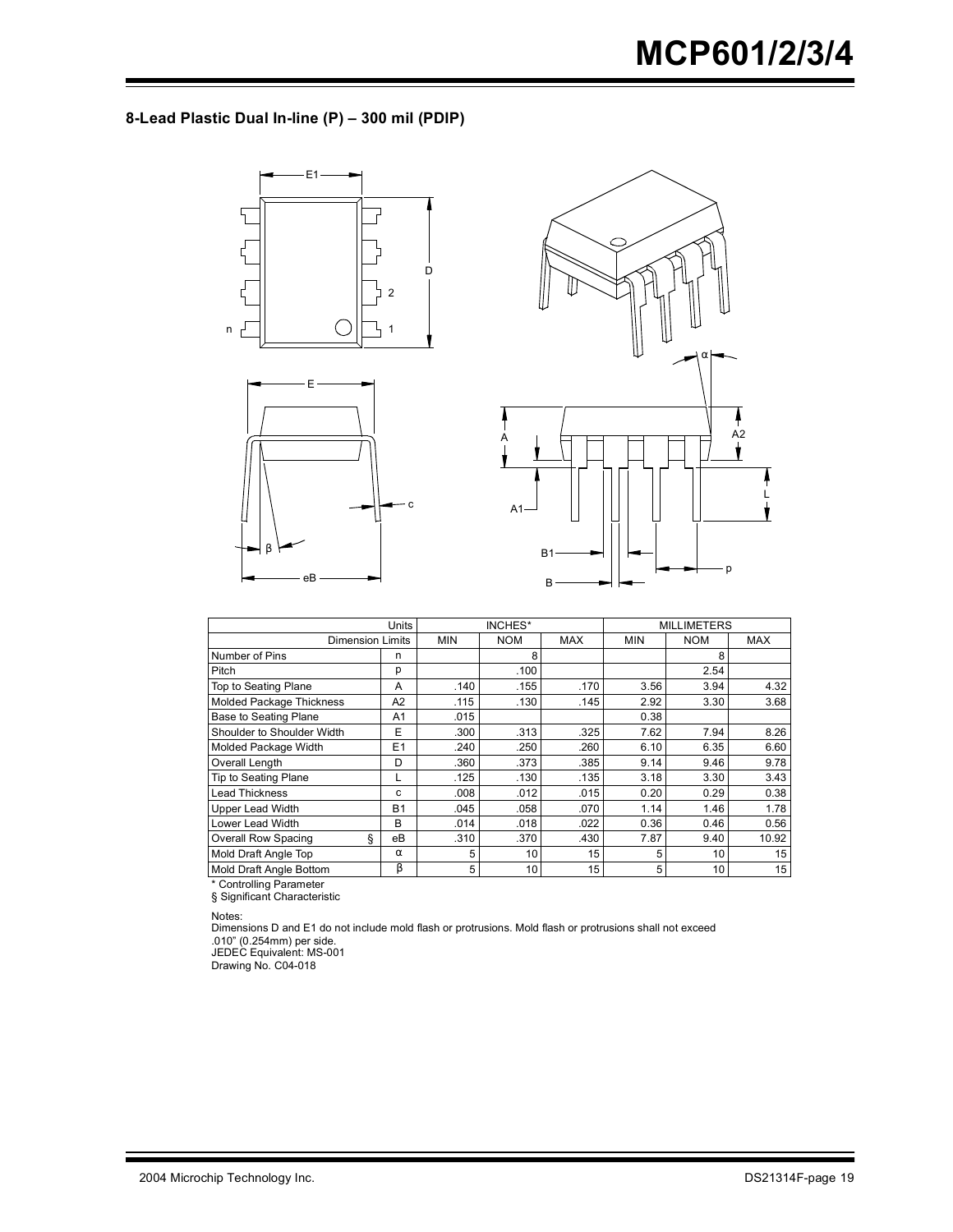## **8-Lead Plastic Small Outline (SN) – Narrow, 150 mil (SOIC)**









|                          | <b>Units</b>   |            | INCHES*    |                 | <b>MILLIMETERS</b> |            |            |
|--------------------------|----------------|------------|------------|-----------------|--------------------|------------|------------|
| <b>Dimension Limits</b>  |                | <b>MIN</b> | <b>NOM</b> | <b>MAX</b>      | <b>MIN</b>         | <b>NOM</b> | <b>MAX</b> |
| Number of Pins           | n              |            | 8          |                 |                    | 8          |            |
| Pitch                    | р              |            | .050       |                 |                    | 1.27       |            |
| Overall Height           | A              | .053       | .061       | .069            | 1.35               | 1.55       | 1.75       |
| Molded Package Thickness | A2             | .052       | .056       | .061            | 1.32               | 1.42       | 1.55       |
| Standoff §               | A1             | .004       | .007       | .010            | 0.10               | 0.18       | 0.25       |
| Overall Width            | E              | .228       | .237       | .244            | 5.79               | 6.02       | 6.20       |
| Molded Package Width     | E <sub>1</sub> | .146       | .154       | .157            | 3.71               | 3.91       | 3.99       |
| Overall Length           | D              | .189       | .193       | .197            | 4.80               | 4.90       | 5.00       |
| <b>Chamfer Distance</b>  | h              | .010       | .015       | .020            | 0.25               | 0.38       | 0.51       |
| Foot Length              |                | .019       | .025       | .030            | 0.48               | 0.62       | 0.76       |
| Foot Angle               | $\phi$         | 0          | 4          | 8               | 0                  | 4          | 8          |
| <b>Lead Thickness</b>    | с              | .008       | .009       | .010            | 0.20               | 0.23       | 0.25       |
| <b>Lead Width</b>        | B              | .013       | .017       | .020            | 0.33               | 0.42       | 0.51       |
| Mold Draft Angle Top     | $\alpha$       | 0          | 12         | 15              | 0                  | 12         | 15         |
| Mold Draft Angle Bottom  | β              | 0          | 12         | 15 <sub>l</sub> | 0                  | 12         | 15         |

\* Controlling Parameter

§ Significant Characteristic

Notes:

Dimensions D and E1 do not include mold flash or protrusions. Mold flash or protrusions shall not exceed .010" (0.254mm) per side. JEDEC Equivalent: MS-012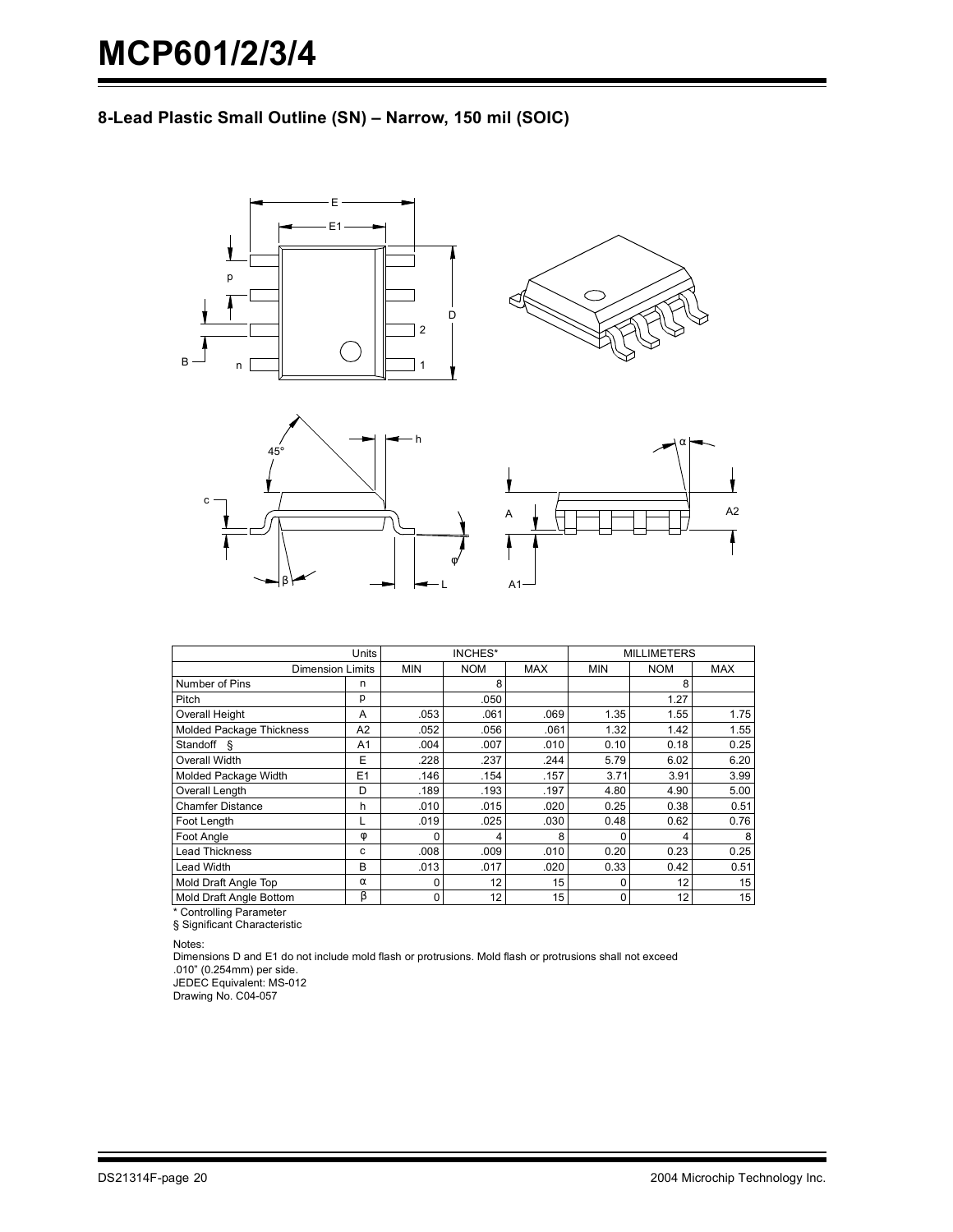





|                          | <b>Units</b>   |            | <b>INCHES</b> |            |            | MILLIMETERS* |            |
|--------------------------|----------------|------------|---------------|------------|------------|--------------|------------|
| <b>Dimension Limits</b>  |                | <b>MIN</b> | <b>NOM</b>    | <b>MAX</b> | <b>MIN</b> | <b>NOM</b>   | <b>MAX</b> |
| Number of Pins           | n              |            | 8             |            |            | 8            |            |
| Pitch                    | р              |            | .026          |            |            | 0.65         |            |
| <b>Overall Height</b>    | A              |            |               | .043       |            |              | 1.10       |
| Molded Package Thickness | A <sub>2</sub> | .033       | .035          | .037       | 0.85       | 0.90         | 0.95       |
| Standoff §               | A <sub>1</sub> | .002       | .004          | .006       | 0.05       | 0.10         | 0.15       |
| Overall Width            | E              | .246       | .251          | .256       | 6.25       | 6.38         | 6.50       |
| Molded Package Width     | E1             | .169       | .173          | .177       | 4.30       | 4.40         | 4.50       |
| Molded Package Length    | D              | .114       | .118          | .122       | 2.90       | 3.00         | 3.10       |
| Foot Length              | L              | .020       | .024          | .028       | 0.50       | 0.60         | 0.70       |
| Foot Angle               | φ              | 0          | 4             | 8          |            | 4            | 8          |
| <b>Lead Thickness</b>    | c              | .004       | .006          | .008       | 0.09       | 0.15         | 0.20       |
| Lead Width               | B              | .007       | .010          | .012       | 0.19       | 0.25         | 0.30       |
| Mold Draft Angle Top     | $\alpha$       | 0          | 5             | 10         | 0          | 5            | 10         |
| Mold Draft Angle Bottom  | β              | 0          | 5             | 10         | $\Omega$   | 5            | 10         |

\* Controlling Parameter

§ Significant Characteristic

Notes:

Dimensions D and E1 do not include mold flash or protrusions. Mold flash or protrusions shall not exceed .005" (0.127mm) per side. JEDEC Equivalent: MO-153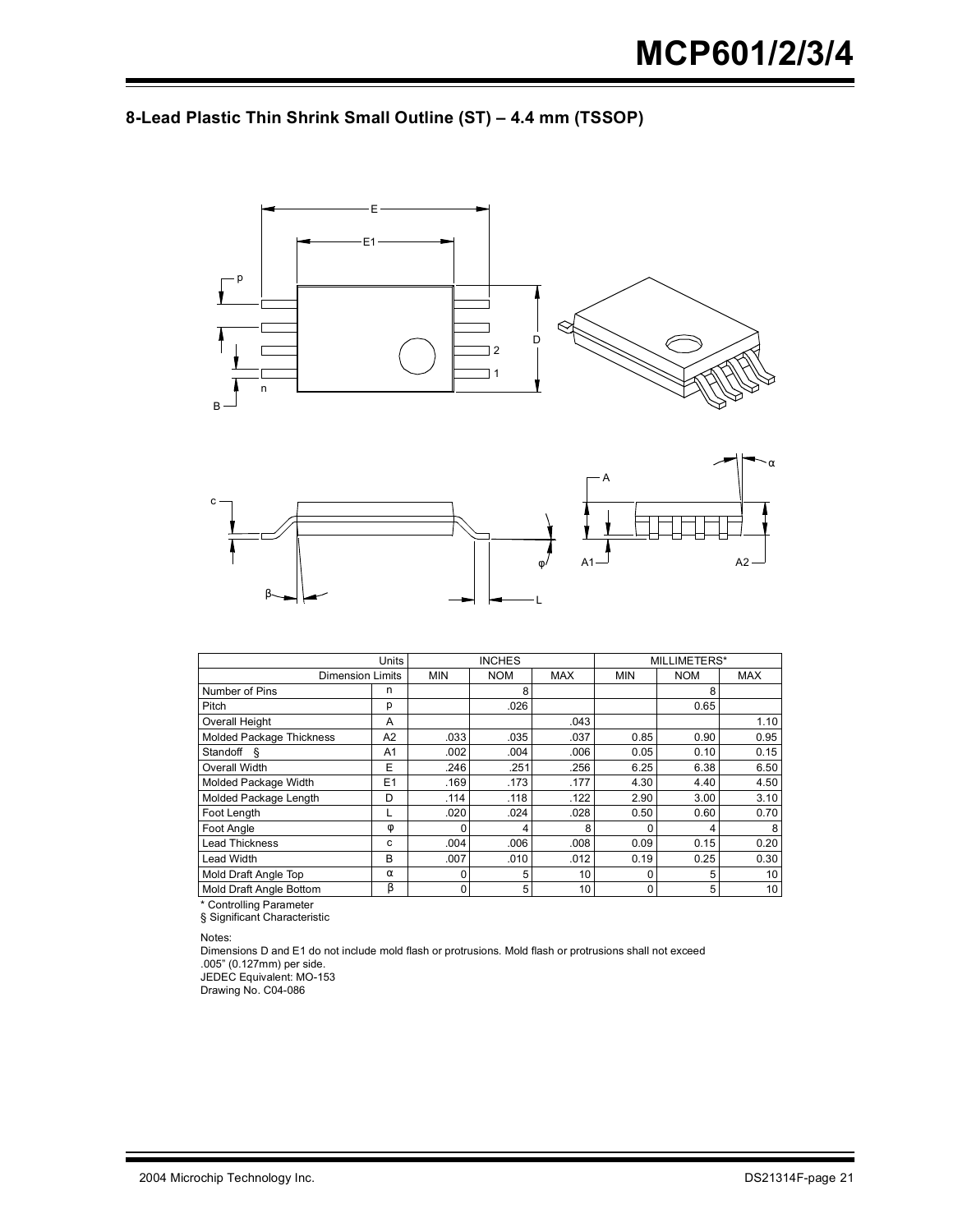**14-Lead Plastic Dual In-line (P) – 300 mil (PDIP)**



|                                 | Units          |            | INCHES*    |      |            | <b>MILLIMETERS</b> |            |
|---------------------------------|----------------|------------|------------|------|------------|--------------------|------------|
| <b>Dimension Limits</b>         |                | <b>MIN</b> | <b>NOM</b> | MAX  | <b>MIN</b> | <b>NOM</b>         | <b>MAX</b> |
| Number of Pins                  | n              |            | 14         |      |            | 14                 |            |
| Pitch                           | р              |            | .100       |      |            | 2.54               |            |
| Top to Seating Plane            | A              | .140       | .155       | .170 | 3.56       | 3.94               | 4.32       |
| Molded Package Thickness        | A2             | .115       | .130       | .145 | 2.92       | 3.30               | 3.68       |
| <b>Base to Seating Plane</b>    | A <sub>1</sub> | .015       |            |      | 0.38       |                    |            |
| Shoulder to Shoulder Width      | E              | .300       | .313       | .325 | 7.62       | 7.94               | 8.26       |
| Molded Package Width            | E1             | .240       | .250       | .260 | 6.10       | 6.35               | 6.60       |
| Overall Length                  | D              | .740       | .750       | .760 | 18.80      | 19.05              | 19.30      |
| Tip to Seating Plane            | L              | .125       | .130       | .135 | 3.18       | 3.30               | 3.43       |
| <b>Lead Thickness</b>           | c              | .008       | .012       | .015 | 0.20       | 0.29               | 0.38       |
| Upper Lead Width                | <b>B1</b>      | .045       | .058       | .070 | 1.14       | 1.46               | 1.78       |
| Lower Lead Width                | B              | .014       | .018       | .022 | 0.36       | 0.46               | 0.56       |
| ş<br><b>Overall Row Spacing</b> | eB             | .310       | .370       | .430 | 7.87       | 9.40               | 10.92      |
| Mold Draft Angle Top            | $\alpha$       | 5          | 10         | 15   | 5          | 10                 | 15         |
| Mold Draft Angle Bottom         | β              | 5          | 10         | 15   | 5          | 10                 | 15         |

\* Controlling Parameter

§ Significant Characteristic

Notes: Dimensions D and E1 do not include mold flash or protrusions. Mold flash or protrusions shall not exceed .010" (0.254mm) per side.

JEDEC Equivalent: MS-001 Drawing No. C04-005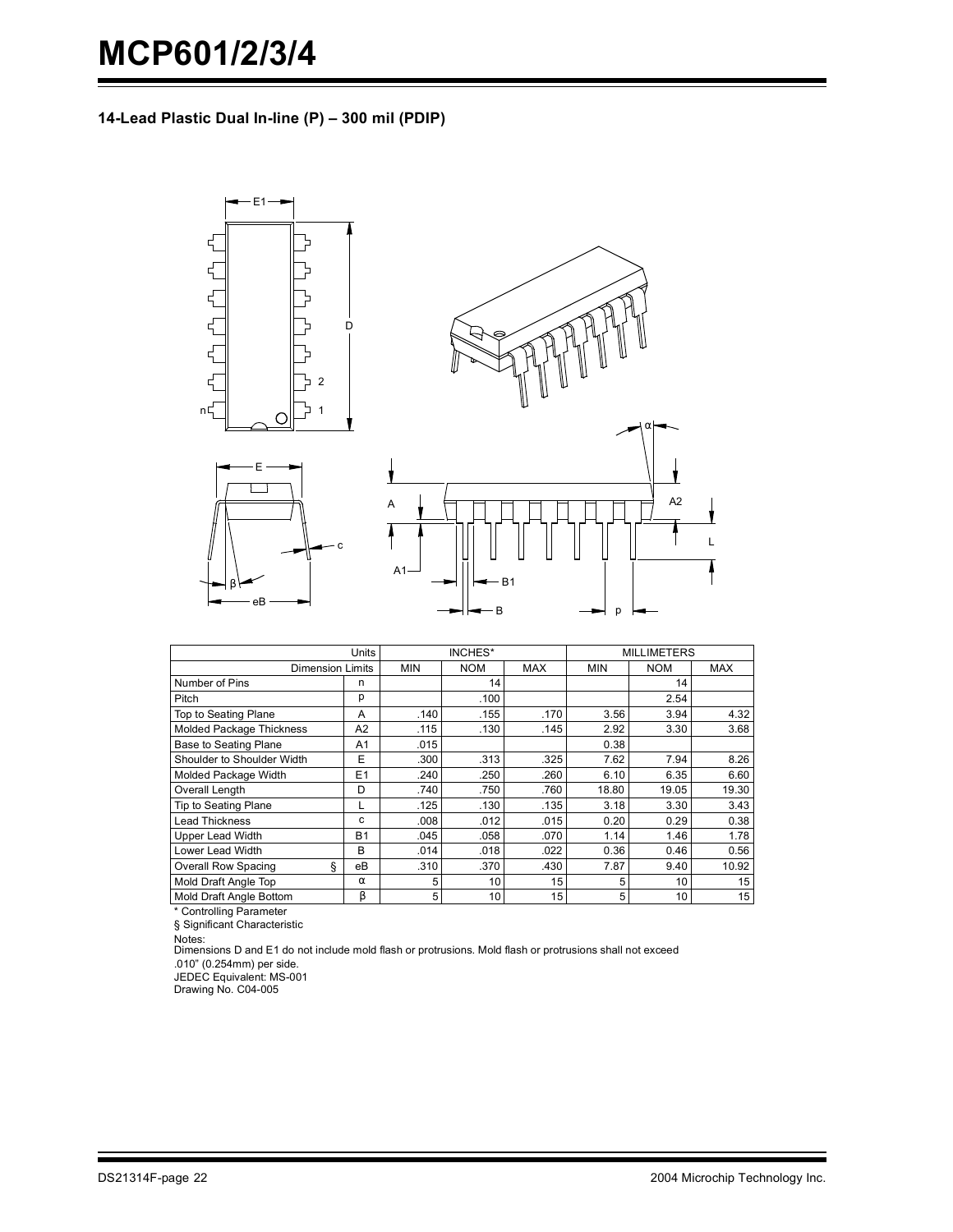### **14-Lead Plastic Small Outline (SL) – Narrow, 150 mil (SOIC)**



|                          | <b>Units</b>   | INCHES*    |            | <b>MILLIMETERS</b> |            |            |            |
|--------------------------|----------------|------------|------------|--------------------|------------|------------|------------|
| <b>Dimension Limits</b>  |                | <b>MIN</b> | <b>NOM</b> | <b>MAX</b>         | <b>MIN</b> | <b>NOM</b> | <b>MAX</b> |
| Number of Pins           | n              |            | 14         |                    |            | 14         |            |
| Pitch                    | р              |            | .050       |                    |            | 1.27       |            |
| <b>Overall Height</b>    | A              | .053       | .061       | .069               | 1.35       | 1.55       | 1.75       |
| Molded Package Thickness | A <sub>2</sub> | .052       | .056       | .061               | 1.32       | 1.42       | 1.55       |
| Standoff §               | A <sub>1</sub> | .004       | .007       | .010               | 0.10       | 0.18       | 0.25       |
| Overall Width            | E              | .228       | .236       | .244               | 5.79       | 5.99       | 6.20       |
| Molded Package Width     | E <sub>1</sub> | .150       | .154       | .157               | 3.81       | 3.90       | 3.99       |
| Overall Length           | D              | .337       | .342       | .347               | 8.56       | 8.69       | 8.81       |
| <b>Chamfer Distance</b>  | h              | .010       | .015       | .020               | 0.25       | 0.38       | 0.51       |
| Foot Length              |                | .016       | .033       | .050               | 0.41       | 0.84       | 1.27       |
| Foot Angle               | Φ              | 0          |            | 8                  | O          | 4          | 8          |
| <b>Lead Thickness</b>    | c              | .008       | .009       | .010               | 0.20       | 0.23       | 0.25       |
| <b>Lead Width</b>        | B              | .014       | .017       | .020               | 0.36       | 0.42       | 0.51       |
| Mold Draft Angle Top     | $\alpha$       | 0          | 12         | 15                 | O          | 12         | 15         |
| Mold Draft Angle Bottom  | β              | 0          | 12         | 15                 | 0          | 12         | 15         |

\* Controlling Parameter § Significant Characteristic

Notes:

Dimensions D and E1 do not include mold flash or protrusions. Mold flash or protrusions shall not exceed .010" (0.254mm) per side.

JEDEC Equivalent: MS-012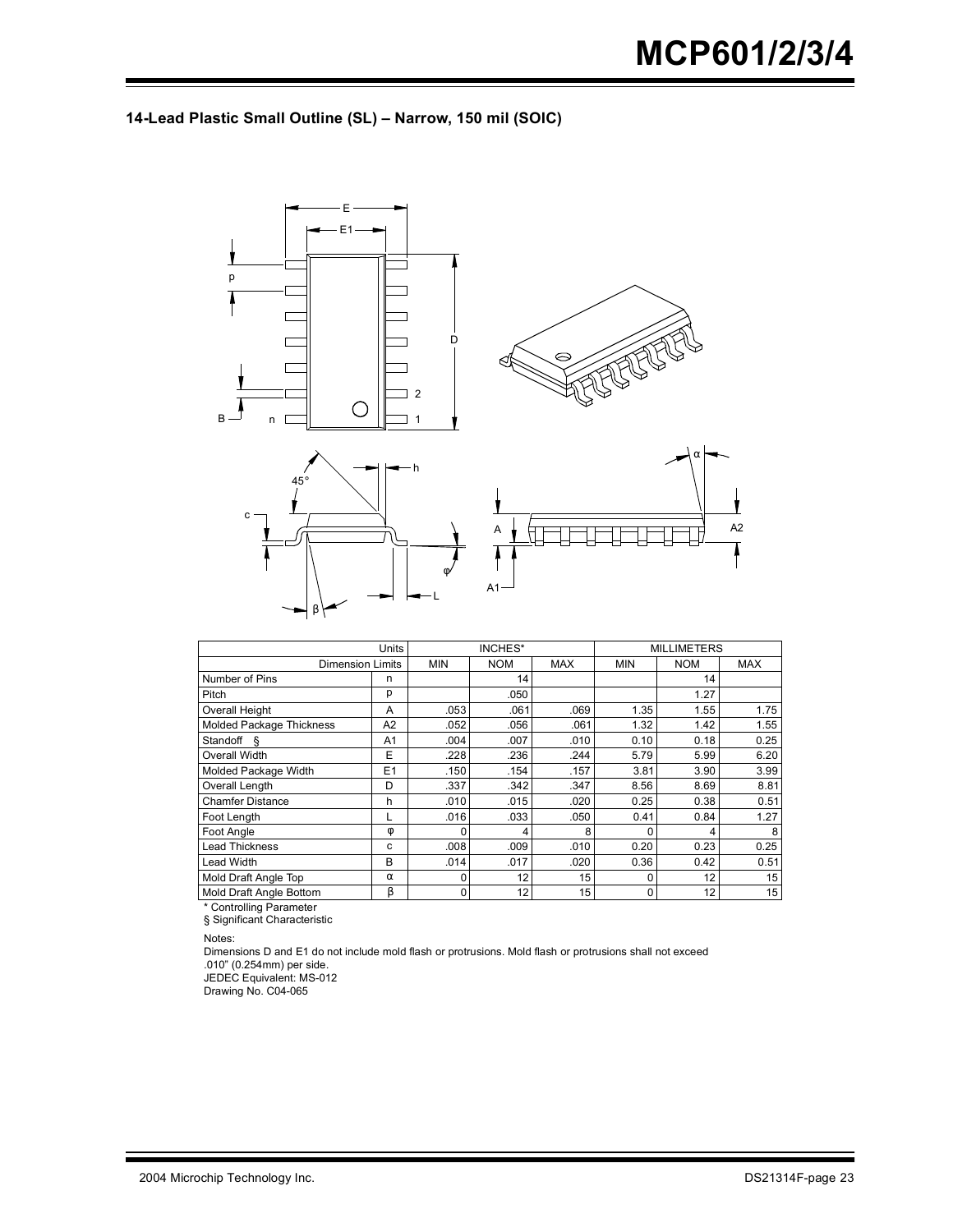**14-Lead Plastic Thin Shrink Small Outline (ST) – 4.4 mm (TSSOP)**



|                           | <b>Units</b>   | <b>INCHES</b> |            | MILLIMETERS* |            |            |            |
|---------------------------|----------------|---------------|------------|--------------|------------|------------|------------|
| <b>Dimension Limits</b>   |                | <b>MIN</b>    | <b>NOM</b> | <b>MAX</b>   | <b>MIN</b> | <b>NOM</b> | <b>MAX</b> |
| Number of Pins            | n              |               | 14         |              |            | 14         |            |
| Pitch                     | р              |               | .026       |              |            | 0.65       |            |
| Overall Height            | A              |               |            | .043         |            |            | 1.10       |
| Molded Package Thickness  | A <sub>2</sub> | .033          | .035       | .037         | 0.85       | 0.90       | 0.95       |
| Standoff<br>$\mathcal{S}$ | A <sub>1</sub> | .002          | .004       | .006         | 0.05       | 0.10       | 0.15       |
| Overall Width             | E              | .246          | .251       | .256         | 6.25       | 6.38       | 6.50       |
| Molded Package Width      | E1             | .169          | .173       | .177         | 4.30       | 4.40       | 4.50       |
| Molded Package Length     | D              | .193          | .197       | .201         | 4.90       | 5.00       | 5.10       |
| Foot Length               |                | .020          | .024       | .028         | 0.50       | 0.60       | 0.70       |
| Foot Angle                | φ              |               |            | 8            | O          |            | 8          |
| <b>Lead Thickness</b>     | c              | .004          | .006       | .008         | 0.09       | 0.15       | 0.20       |
| Lead Width                | B              | .007          | .010       | .012         | 0.19       | 0.25       | 0.30       |
| Mold Draft Angle Top      | $\alpha$       | 0             | 5          | 10           | 0          | 5          | 10         |
| Mold Draft Angle Bottom   | β              | 0             | 5          | 10           | $\Omega$   | 5          | 10         |

\* Controlling Parameter

§ Significant Characteristic

Notes:

Dimensions D and E1 do not include mold flash or protrusions. Mold flash or protrusions shall not exceed .005" (0.127mm) per side. JEDEC Equivalent: MO-153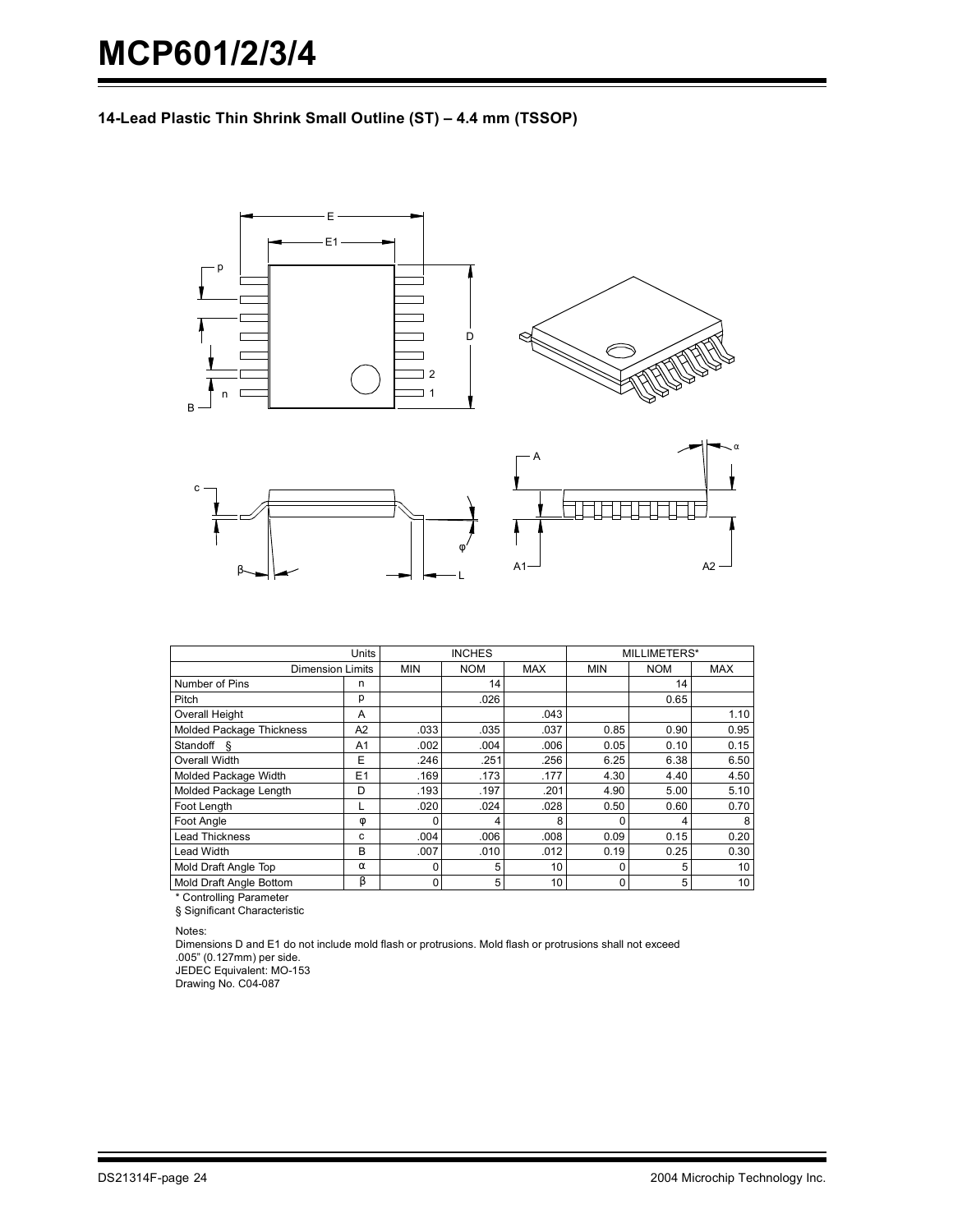## **PRODUCT IDENTIFICATION SYSTEM**

To order or obtain information, e.g., on pricing or delivery, refer to the factory or the listed sales office.

| <b>PART NO.</b>   | <b>IXX</b><br><u>x</u>                                                                                                                                                                                                                               |    | Examples:                     |                                                                                                   |
|-------------------|------------------------------------------------------------------------------------------------------------------------------------------------------------------------------------------------------------------------------------------------------|----|-------------------------------|---------------------------------------------------------------------------------------------------|
| <b>Device</b>     | Temperature<br>Package                                                                                                                                                                                                                               | a) | MCP601-I/P:                   | Single Op Amp,<br>Industrial Temperature,<br>8LD PDIP package.                                    |
|                   | Range                                                                                                                                                                                                                                                | b) | MCP601-E/SN:                  | Single Op Amp,<br>Extended Temperature,<br>8LD SOIC package.                                      |
| Device            | <b>MCP601</b><br>Single Op Amp<br>Single Op Amp<br>MCP601T<br>(Tape and Reel for SOT23, SOIC and TSSOP)<br>MCP601RT Single Op Amp                                                                                                                    | C) | MCP601T-I/OT:                 | Tape and Reel,<br>Industrial Temperature.<br>Single Op Amp.<br>5-LD SOT23 package.                |
|                   | (Tape and Reel for SOT23-5)<br><b>MCP602</b><br>Dual Op Amp<br>MCP602T<br>Dual Op Amp<br>(Tape and Reel for SOIC and TSSOP)<br>Single Op Amp with Chip Select<br>MCP603                                                                              | d) | MCP601T-E/ST:                 | Tape and Reel,<br>Extended Temperature,<br>Single Op Amp.<br>8LD TSSOP package                    |
|                   | MCP603T<br>Single Op Amp with Chip Select<br>(Tape and Reel for SOT23, SOIC and TSSOP)<br><b>MCP604</b><br>Quad Op Amp<br>MCP604T<br>Quad Op Amp                                                                                                     | e) | MCP601RT-E/OT: Tape and Reel, | Extended Temperature,<br>Single Op Amp, Rotated,<br>5-LD SOT23 package.                           |
| Temperature Range | (Tape and Reel for SOIC and TSSOP)<br>$= -40^{\circ}$ C to $+85^{\circ}$ C<br>$\mathbf{I}$                                                                                                                                                           | a) | MCP602-I/SN:                  | Dual Op Amp,<br>Industrial Temperature,<br>8LD SOIC package.                                      |
|                   | E<br>$= -40^{\circ}$ C to +125 $^{\circ}$ C                                                                                                                                                                                                          | b) | MCP602-E/P:                   | Dual Op Amp,<br>Extended Temperature,<br>8LD PDIP package.                                        |
| Package           | OT<br>= Plastic SOT23, 5-lead (MCP601 only)<br>CH.<br>$=$ Plastic SOT23, 6-lead (MCP603 only)<br>= Plastic DIP (300 mil Body), 8, 14-lead<br>P<br>SN<br>= Plastic SOIC (150 mil Body), 8-lead<br>= Plastic SOIC (150 mil Body), 14-lead<br><b>SL</b> | c) | MCP602T-E/ST:                 | Tape and Reel,<br>Extended Temperature,<br>Dual Op Amp,<br>8LD TSSOP package.                     |
|                   | = Plastic TSSOP (4.4mm Body), 8, 14-lead<br>ST                                                                                                                                                                                                       | a) | MCP603-I/SN:                  | Industrial Temperature,<br>Single Op Amp with Chip<br>Select, 8LD SOIC package.                   |
|                   |                                                                                                                                                                                                                                                      | b) | MCP603-E/P:                   | Extended Temperature,<br>Single Op Amp with Chip<br>Select, 8LD PDIP package.                     |
|                   |                                                                                                                                                                                                                                                      | c) | MCP603T-E/ST:                 | Tape and Reel,<br>Extended Temperature,<br>Single Op Amp with Chip<br>Select, 8LD TSSOP package.  |
|                   |                                                                                                                                                                                                                                                      | d) | MCP603T-I/SN:                 | Tape and Reel,<br>Industrial Temperature,<br>Single Op Amp with Chip<br>Select, 8LD SOIC package. |
|                   |                                                                                                                                                                                                                                                      | a) | MCP604-I/P:                   | Industrial Temperature.<br>Quad Op Amp.<br>14LD PDIP package.                                     |
|                   |                                                                                                                                                                                                                                                      | b) | MCP604-E/SL:                  | Extended Temperature,<br>Quad Op Amp.<br>14LD SOIC package.                                       |
|                   |                                                                                                                                                                                                                                                      | C) | MCP604T-I/ST:                 | Tape and Reel,<br>Industrial Temperature,<br>Quad Op Amp.<br>14LD TSSOP package.                  |

#### **Sales and Support**

#### **Data Sheets**

Products supported by a preliminary Data Sheet may have an errata sheet describing minor operational differences and recommended workarounds. To determine if an errata sheet exists for a particular device, please contact one of the following:

- 
- 1. Your local Microchip sales office<br>2. The Microchip Corporate Literatu 2. The Microchip Corporate Literature Center U.S. FAX: (480) 792-7277<br>3. The Microchip Worldwide Site (www.microchip.com)
- 3. The Microchip Worldwide Site (www.microchip.com)

Please specify which device, revision of silicon and Data Sheet (include Literature #) you are using.

#### **New Customer Notification System**

Register on our web site (www.microchip.com/cn) to receive the most current information on our products.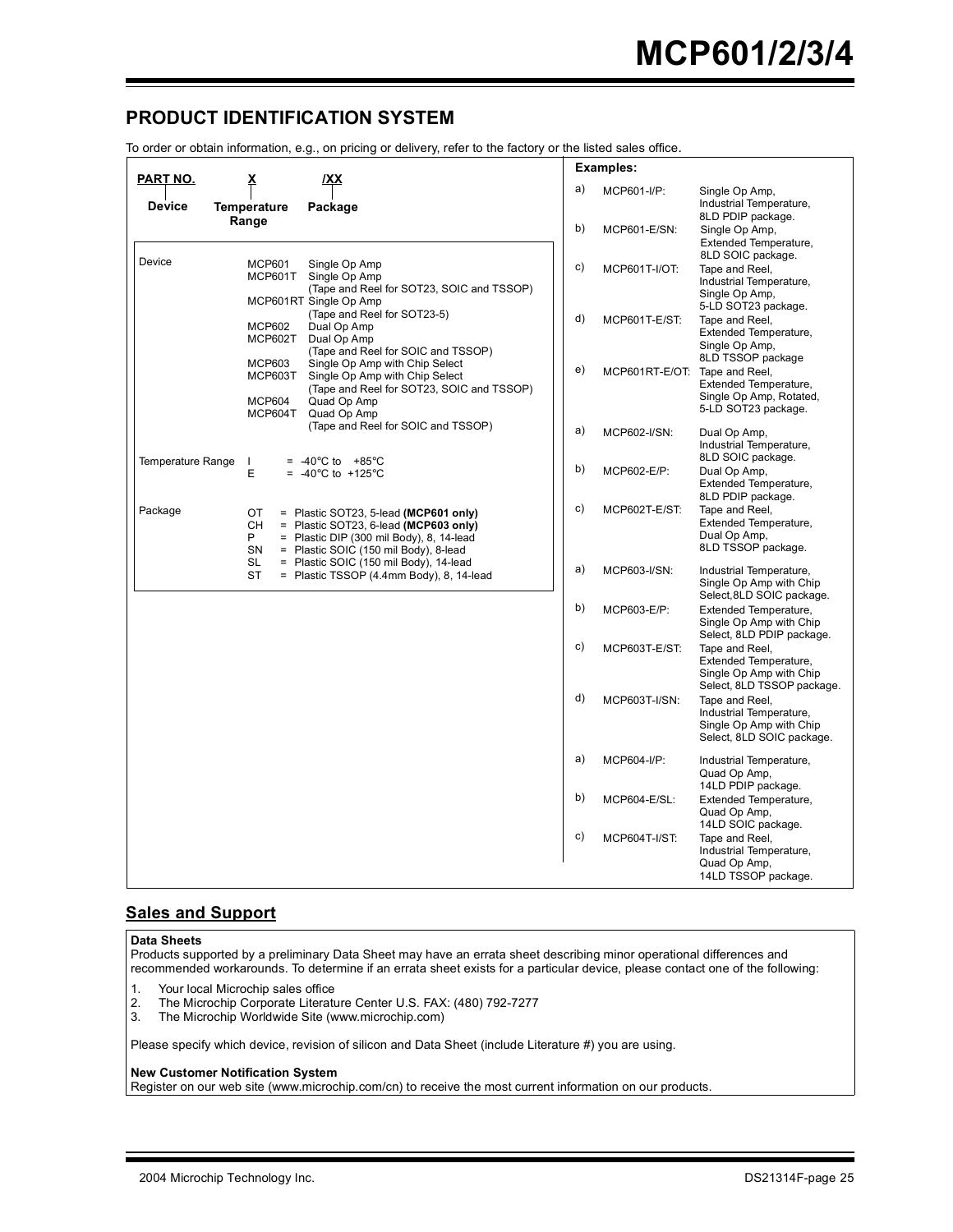**NOTES:**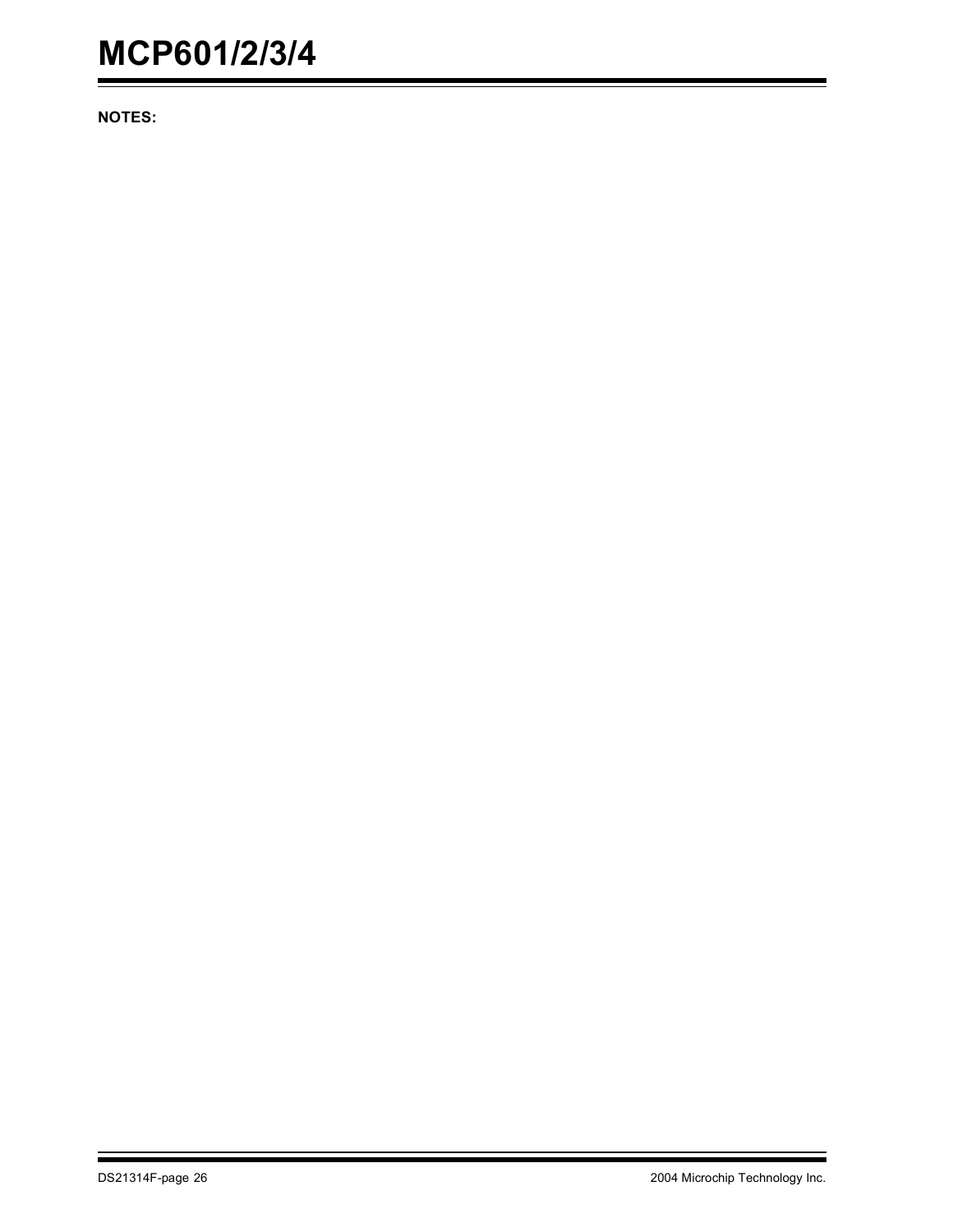#### **Note the following details of the code protection feature on Microchip devices:**

- Microchip products meet the specification contained in their particular Microchip Data Sheet.
- Microchip believes that its family of products is one of the most secure families of its kind on the market today, when used in the intended manner and under normal conditions.
- There are dishonest and possibly illegal methods used to breach the code protection feature. All of these methods, to our knowledge, require using the Microchip products in a manner outside the operating specifications contained in Microchip's Data Sheets. Most likely, the person doing so is engaged in theft of intellectual property.
- Microchip is willing to work with the customer who is concerned about the integrity of their code.
- Neither Microchip nor any other semiconductor manufacturer can guarantee the security of their code. Code protection does not mean that we are guaranteeing the product as "unbreakable."

Code protection is constantly evolving. We at Microchip are committed to continuously improving the code protection features of our products. Attempts to break Microchip's code protection feature may be a violation of the Digital Millennium Copyright Act. If such acts allow unauthorized access to your software or other copyrighted work, you may have a right to sue for relief under that Act.

Information contained in this publication regarding device applications and the like is intended through suggestion only and may be superseded by updates. It is your responsibility to ensure that your application meets with your specifications. No representation or warranty is given and no liability is assumed by Microchip Technology Incorporated with respect to the accuracy or use of such information, or infringement of patents or other intellectual property rights arising from such use or otherwise. Use of Microchip's products as critical components in life support systems is not authorized except with express written approval by Microchip. No licenses are conveyed, implicitly or otherwise, under any intellectual property rights.

#### **Trademarks**

The Microchip name and logo, the Microchip logo, Accuron, dsPIC, KEELOQ, MPLAB, PIC, PICmicro, PICSTART, PRO MATE, PowerSmart and rfPIC are registered trademarks of Microchip Technology Incorporated in the U.S.A. and other countries.

AmpLab, FilterLab, microID, MXDEV, MXLAB, PICMASTER, SEEVAL, SmartShunt and The Embedded Control Solutions Company are registered trademarks of Microchip Technology Incorporated in the U.S.A.

Application Maestro, dsPICDEM, dsPICDEM.net, dsPICworks, ECAN, ECONOMONITOR, FanSense, FlexROM, fuzzyLAB, In-Circuit Serial Programming, ICSP, ICEPIC, Migratable Memory, MPASM, MPLIB, MPLINK, MPSIM, PICkit, PICDEM, PICDEM.net, PICtail, PowerCal, PowerInfo, PowerMate, PowerTool, rfLAB, Select Mode, SmartSensor, SmartTel and Total Endurance are trademarks of Microchip Technology Incorporated in the U.S.A. and other countries.

Serialized Quick Turn Programming (SQTP) is a service mark of Microchip Technology Incorporated in the U.S.A.

All other trademarks mentioned herein are property of their respective companies.

© 2004, Microchip Technology Incorporated, Printed in the U.S.A., All Rights Reserved.



## **QUALITY MANAGEMENT SYSTEM CERTIFIED BY DNV**  $=$  ISO/TS 16949:2002  $=$

*Microchip received ISO/TS-16949:2002 quality system certification for its worldwide headquarters, design and wafer fabrication facilities in Chandler and Tempe, Arizona and Mountain View, California in October 2003. The Company's quality system processes and procedures are for its PICmicro® 8-bit MCUs, KEELOQ® code hopping devices, Serial EEPROMs, microperipherals, nonvolatile memory and analog products. In addition, Microchip's quality system for the design and manufacture of development systems is ISO 9001:2000 certified.*